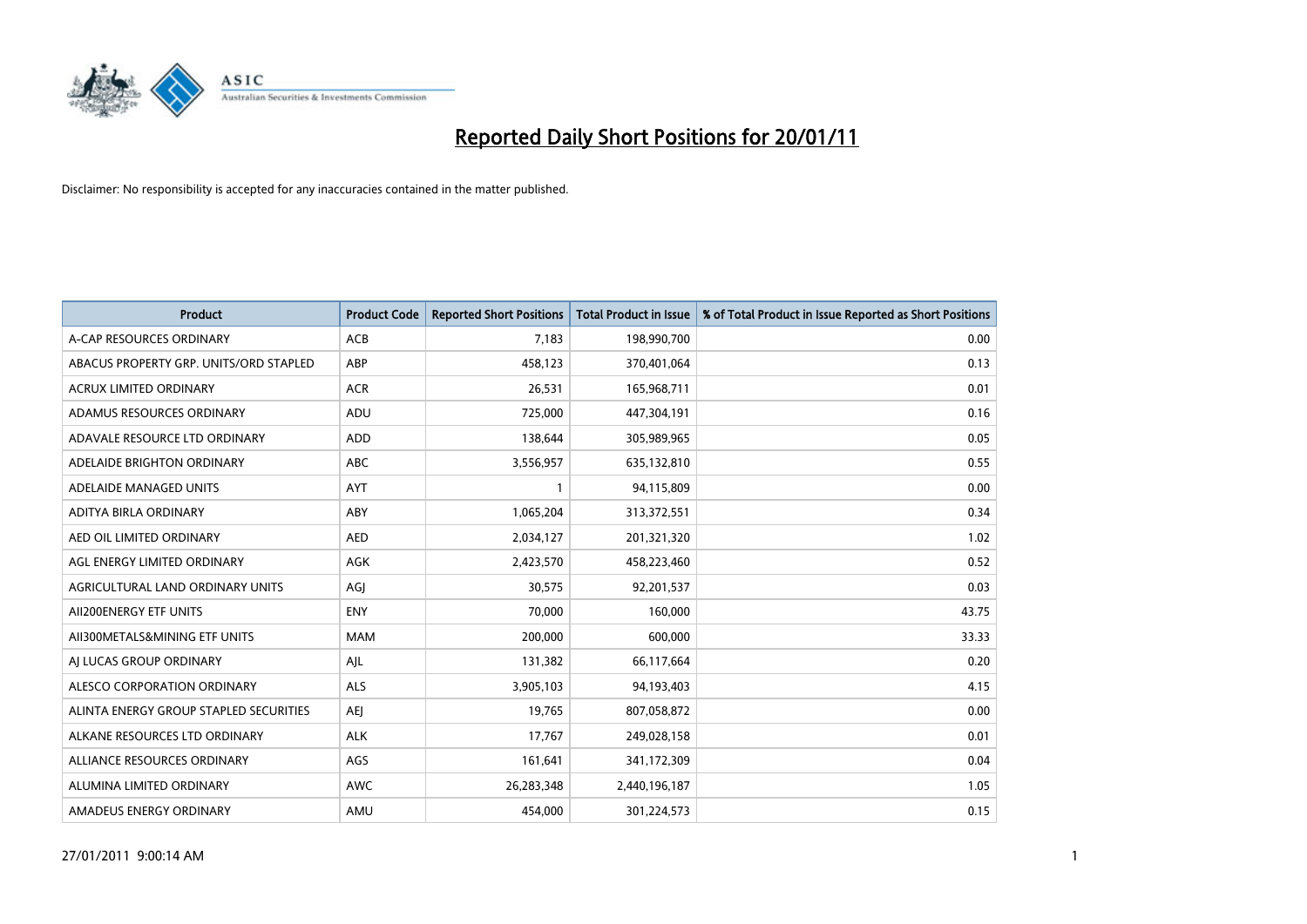

| <b>Product</b>                          | <b>Product Code</b> | <b>Reported Short Positions</b> | <b>Total Product in Issue</b> | % of Total Product in Issue Reported as Short Positions |
|-----------------------------------------|---------------------|---------------------------------|-------------------------------|---------------------------------------------------------|
| AMALGAMATED HOLDINGS ORDINARY           | <b>AHD</b>          | 783                             | 157,396,607                   | 0.00                                                    |
| AMCOR LIMITED ORDINARY                  | AMC                 | 3,430,231                       | 1,225,440,483                 | 0.26                                                    |
| AMP CAPITAL CHINA ORDINARY UNITS        | <b>AGF</b>          | 65,310                          | 337,034,455                   | 0.02                                                    |
| AMP LIMITED ORDINARY                    | AMP                 | 17,185,172                      | 2,094,424,200                 | 0.77                                                    |
| AMPELLA MINING ORDINARY                 | <b>AMX</b>          | 467,422                         | 201,225,108                   | 0.23                                                    |
| ANSELL LIMITED ORDINARY                 | <b>ANN</b>          | 3,526,261                       | 133,007,903                   | 2.66                                                    |
| ANTARES ENERGY LTD ORDINARY             | AZZ                 | 14,180                          | 299,333,110                   | 0.00                                                    |
| ANZ BANKING GRP LTD ORDINARY            | ANZ                 | 5,570,887                       | 2,596,003,708                 | 0.21                                                    |
| APA GROUP STAPLED SECURITIES            | APA                 | 7,075,108                       | 551,689,118                   | 1.29                                                    |
| APEX MINERALS NL ORDINARY               | <b>AXM</b>          | 885,146                         | 3,567,819,915                 | 0.02                                                    |
| APN EUROPEAN RETAIL UNITS STAPLED SEC.  | <b>AEZ</b>          | 11,832                          | 544,910,660                   | 0.00                                                    |
| APN NEWS & MEDIA ORDINARY               | <b>APN</b>          | 16,413,218                      | 606,084,019                   | 2.73                                                    |
| APOLLO GAS LIMITED ORDINARY             | <b>AZO</b>          | 375,000                         | 90,400,136                    | 0.41                                                    |
| AQUARIUS PLATINUM. ORDINARY             | <b>AOP</b>          | 2,329,048                       | 463,241,295                   | 0.49                                                    |
| AQUILA RESOURCES ORDINARY               | AQA                 | 2,381,604                       | 374,314,049                   | 0.65                                                    |
| ARAFURA RESOURCE LTD ORDINARY           | ARU                 | 3,268,168                       | 367,855,342                   | 0.89                                                    |
| ARB CORPORATION ORDINARY                | <b>ARP</b>          | 50,874                          | 72,481,302                    | 0.07                                                    |
| ARDENT LEISURE GROUP STAPLED SECURITIES | AAD                 | 2,251,354                       | 312,836,274                   | 0.73                                                    |
| ARISTOCRAT LEISURE ORDINARY             | <b>ALL</b>          | 29,456,631                      | 533,983,910                   | 5.53                                                    |
| ASCIANO LIMITED ORDINARY                | <b>AIO</b>          | 25,583,810                      | 2,926,103,883                 | 0.87                                                    |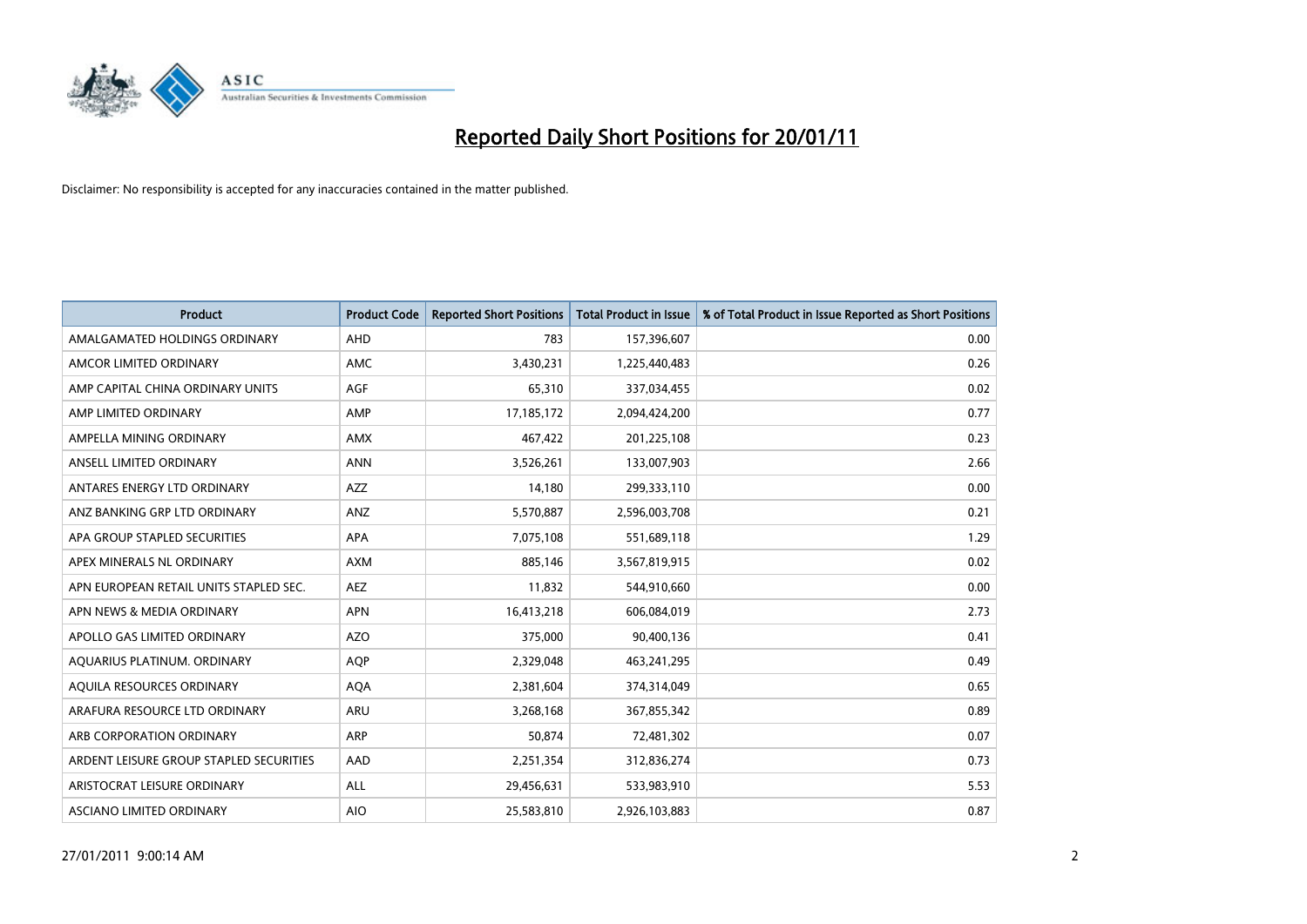

| <b>Product</b>                            | <b>Product Code</b> | <b>Reported Short Positions</b> | Total Product in Issue | % of Total Product in Issue Reported as Short Positions |
|-------------------------------------------|---------------------|---------------------------------|------------------------|---------------------------------------------------------|
| ASG GROUP LIMITED ORDINARY                | <b>ASZ</b>          | 94,362                          | 168,247,718            | 0.05                                                    |
| ASPEN GROUP ORD/UNITS STAPLED             | <b>APZ</b>          | 1,225,720                       | 588,269,075            | 0.19                                                    |
| ASPIRE MINING LTD ORDINARY                | <b>AKM</b>          | 61,984                          | 383,673,344            | 0.02                                                    |
| ASTON RES LTD ORDINARY                    | AZT                 | 1,062                           | 204,527,604            | 0.00                                                    |
| ASTRO JAP PROP GROUP STAPLED SEC. DEF SET | <b>AJADC</b>        | 43,986                          | 50,821,217             | 0.09                                                    |
| ASX LIMITED ORDINARY                      | ASX                 | 1,126,292                       | 175,136,729            | 0.63                                                    |
| ATLANTIC LIMITED ORDINARY                 | ATI                 | 466,787                         | 110,463,778            | 0.42                                                    |
| ATLAS IRON LIMITED ORDINARY               | <b>AGO</b>          | 8,772,120                       | 547,089,119            | 1.57                                                    |
| ATOMIC RESOURCES ORDINARY                 | <b>ATQ</b>          | 100,000                         | 137,733,053            | 0.07                                                    |
| AUCKLAND INTERNATION ORDINARY             | <b>AIA</b>          | 121,987                         | 1,317,998,787          | 0.01                                                    |
| <b>AURORA OIL &amp; GAS ORDINARY</b>      | <b>AUT</b>          | 993,761                         | 380,037,862            | 0.25                                                    |
| AUSDRILL LIMITED ORDINARY                 | ASL                 | 101,585                         | 262,867,240            | 0.04                                                    |
| AUSENCO LIMITED ORDINARY                  | <b>AAX</b>          | 4,127,586                       | 122,427,576            | 3.36                                                    |
| <b>AUSTAL LIMITED ORDINARY</b>            | ASB                 | 159,358                         | 188,069,638            | 0.08                                                    |
| <b>AUSTAR UNITED ORDINARY</b>             | <b>AUN</b>          | 15,463,598                      | 1,271,357,418          | 1.21                                                    |
| AUSTBROKERS HOLDINGS ORDINARY             | <b>AUB</b>          | 2                               | 54,339,433             | 0.00                                                    |
| AUSTEREO GROUP LTD. ORDINARY              | <b>AEO</b>          | 98,350                          | 344,783,708            | 0.03                                                    |
| AUSTIN ENGINEERING ORDINARY               | <b>ANG</b>          | 19,091                          | 71,614,403             | 0.02                                                    |
| <b>AUSTRALAND ASSETS ASSETS</b>           | <b>AAZPB</b>        | 1,168                           | 2,750,000              | 0.04                                                    |
| AUSTRALAND PROPERTY STAPLED SECURITY      | <b>ALZ</b>          | 2.242.950                       | 576,837,197            | 0.38                                                    |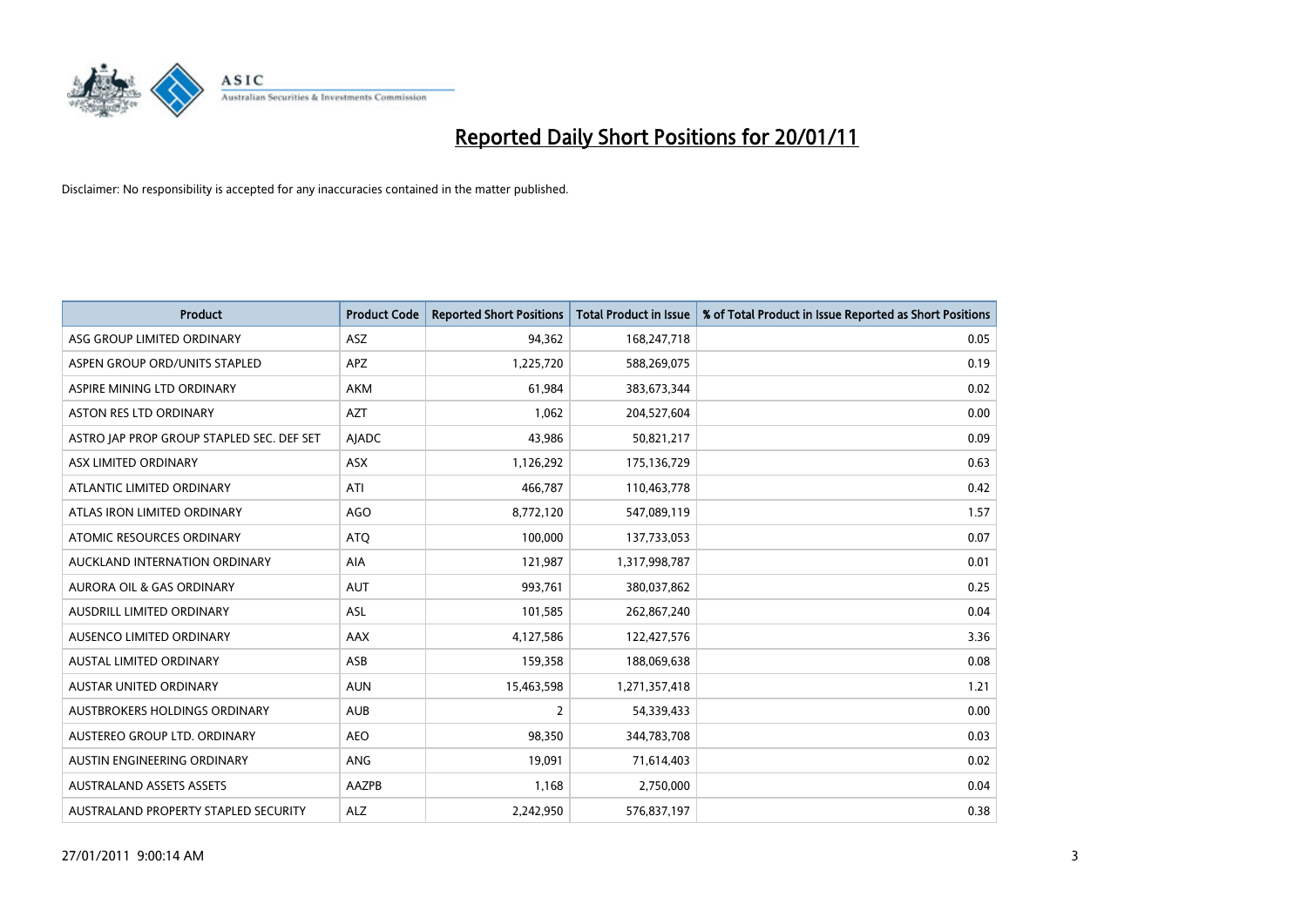

| Product                              | <b>Product Code</b> | <b>Reported Short Positions</b> | <b>Total Product in Issue</b> | % of Total Product in Issue Reported as Short Positions |
|--------------------------------------|---------------------|---------------------------------|-------------------------------|---------------------------------------------------------|
| AUSTRALIAN AGRICULT, ORDINARY        | AAC                 | 4,633,947                       | 264,264,459                   | 1.73                                                    |
| AUSTRALIAN EDUCATION UNITS           | <b>AEU</b>          | 625,000                         | 134,973,383                   | 0.46                                                    |
| AUSTRALIAN INFRASTR, UNITS/ORDINARY  | <b>AIX</b>          | 325,788                         | 620,733,944                   | 0.06                                                    |
| AUSTRALIAN MINES LTD ORDINARY        | <b>AUZ</b>          | 1,400,000                       | 349,083,108                   | 0.40                                                    |
| AUSTRALIAN PHARM, ORDINARY           | API                 | 830,886                         | 488,115,883                   | 0.16                                                    |
| AUTOMOTIVE HOLDINGS ORDINARY         | <b>AHE</b>          | 626,881                         | 226,387,577                   | 0.26                                                    |
| AVEXA LIMITED ORDINARY               | <b>AVX</b>          | 243,657                         | 847,688,779                   | 0.03                                                    |
| AVOCA RESOURCES ORDINARY             | <b>AVO</b>          | 535,033                         | 303,239,660                   | 0.18                                                    |
| AWE LIMITED ORDINARY                 | <b>AWE</b>          | 5,159,946                       | 521,871,941                   | 1.00                                                    |
| AXA ASIA PACIFIC ORDINARY            | <b>AXA</b>          | 893,522                         | 2,067,095,545                 | 0.04                                                    |
| AZUMAH RESOURCES ORDINARY            | <b>AZM</b>          | 582                             | 271,946,055                   | 0.00                                                    |
| <b>BANDANNA ENERGY ORDINARY</b>      | <b>BND</b>          | 48,446                          | 426,265,482                   | 0.01                                                    |
| BANK OF QUEENSLAND. ORDINARY         | <b>BOQ</b>          | 1,833,501                       | 222,072,957                   | 0.83                                                    |
| <b>BASS STRAIT OIL CO ORDINARY</b>   | <b>BAS</b>          | 1,482                           | 291,030,250                   | 0.00                                                    |
| <b>BATHURST RESOURCES ORDINARY</b>   | <b>BTU</b>          | 3,556,239                       | 608,890,044                   | 0.58                                                    |
| <b>BAUXITE RESOURCE LTD ORDINARY</b> | <b>BAU</b>          | 35,697                          | 234,379,896                   | 0.02                                                    |
| <b>BC IRON LIMITED ORDINARY</b>      | <b>BCI</b>          | 37,688                          | 92,561,000                    | 0.04                                                    |
| BEACH ENERGY LIMITED ORDINARY        | <b>BPT</b>          | 3,251,399                       | 1,099,021,290                 | 0.29                                                    |
| BEADELL RESOURCE LTD ORDINARY        | <b>BDR</b>          | 167,505                         | 622,007,828                   | 0.03                                                    |
| BENDIGO AND ADELAIDE ORDINARY        | <b>BEN</b>          | 6,942,275                       | 357,615,138                   | 1.93                                                    |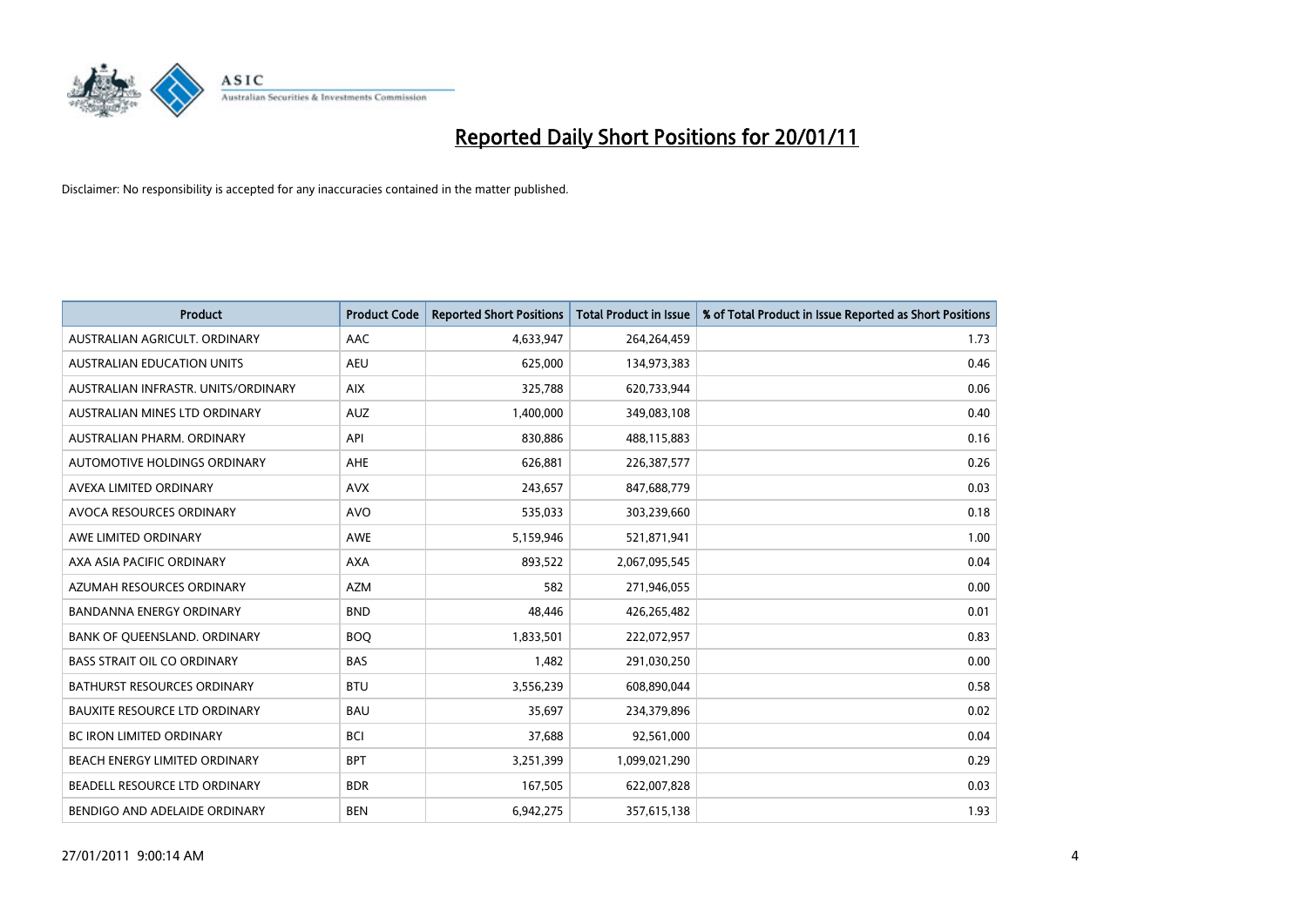

| <b>Product</b>                        | <b>Product Code</b> | <b>Reported Short Positions</b> | <b>Total Product in Issue</b> | % of Total Product in Issue Reported as Short Positions |
|---------------------------------------|---------------------|---------------------------------|-------------------------------|---------------------------------------------------------|
| BENDIGO AND ADELAIDE RESET PREFERENCE | <b>BENPB</b>        | 135,205                         | 900,000                       | 15.02                                                   |
| BERKELEY RESOURCES ORDINARY           | <b>BKY</b>          | 347,670                         | 141,935,898                   | 0.23                                                    |
| BETASHARES ASX FIN ETF UNITS          | <b>OFN</b>          | 670                             | 4,509,251                     | 0.01                                                    |
| BHP BILLITON LIMITED ORDINARY         | <b>BHP</b>          | 23,595,723                      | 3,356,081,497                 | 0.69                                                    |
| <b>BILLABONG ORDINARY</b>             | <b>BBG</b>          | 8,968,014                       | 253,613,826                   | 3.52                                                    |
| <b>BIOTA HOLDINGS ORDINARY</b>        | <b>BTA</b>          | 1,906,723                       | 180,805,565                   | 1.05                                                    |
| <b>BISALLOY STEEL ORDINARY</b>        | <b>BIS</b>          | 84,480                          | 216,455,965                   | 0.04                                                    |
| BKI INVESTMENT LTD ORDINARY           | <b>BKI</b>          | 508                             | 420,919,092                   | 0.00                                                    |
| <b>BLACKTHORN RESOURCES ORDINARY</b>  | <b>BTR</b>          | 35,848                          | 106,885,300                   | 0.03                                                    |
| <b>BLUESCOPE STEEL LTD ORDINARY</b>   | <b>BSL</b>          | 39,329,937                      | 1,842,207,385                 | 2.13                                                    |
| <b>BOART LONGYEAR ORDINARY</b>        | <b>BLY</b>          | 3,734,380                       | 461,163,412                   | 0.81                                                    |
| <b>BOOM LOGISTICS ORDINARY</b>        | <b>BOL</b>          | 342,027                         | 461,500,712                   | 0.07                                                    |
| BORAL LIMITED, ORDINARY               | <b>BLD</b>          | 29,707,422                      | 724,446,767                   | 4.11                                                    |
| BOTSWANA METALS LTD ORDINARY          | <b>BML</b>          | 7,000                           | 107,787,762                   | 0.01                                                    |
| <b>BOW ENERGY LIMITED ORDINARY</b>    | <b>BOW</b>          | 129,779                         | 348,972,041                   | 0.03                                                    |
| <b>BRADKEN LIMITED ORDINARY</b>       | <b>BKN</b>          | 779,538                         | 139,639,929                   | 0.58                                                    |
| <b>BRAMBLES LIMITED ORDINARY</b>      | <b>BXB</b>          | 11,770,014                      | 1,450,667,977                 | 0.82                                                    |
| BREVILLE GROUP LTD ORDINARY           | <b>BRG</b>          | 2,740                           | 129,615,322                   | 0.00                                                    |
| <b>BRICKWORKS LIMITED ORDINARY</b>    | <b>BKW</b>          | 18,012                          | 147,567,333                   | 0.01                                                    |
| <b>BROCKMAN RESOURCES ORDINARY</b>    | <b>BRM</b>          | 173,406                         | 144,803,151                   | 0.13                                                    |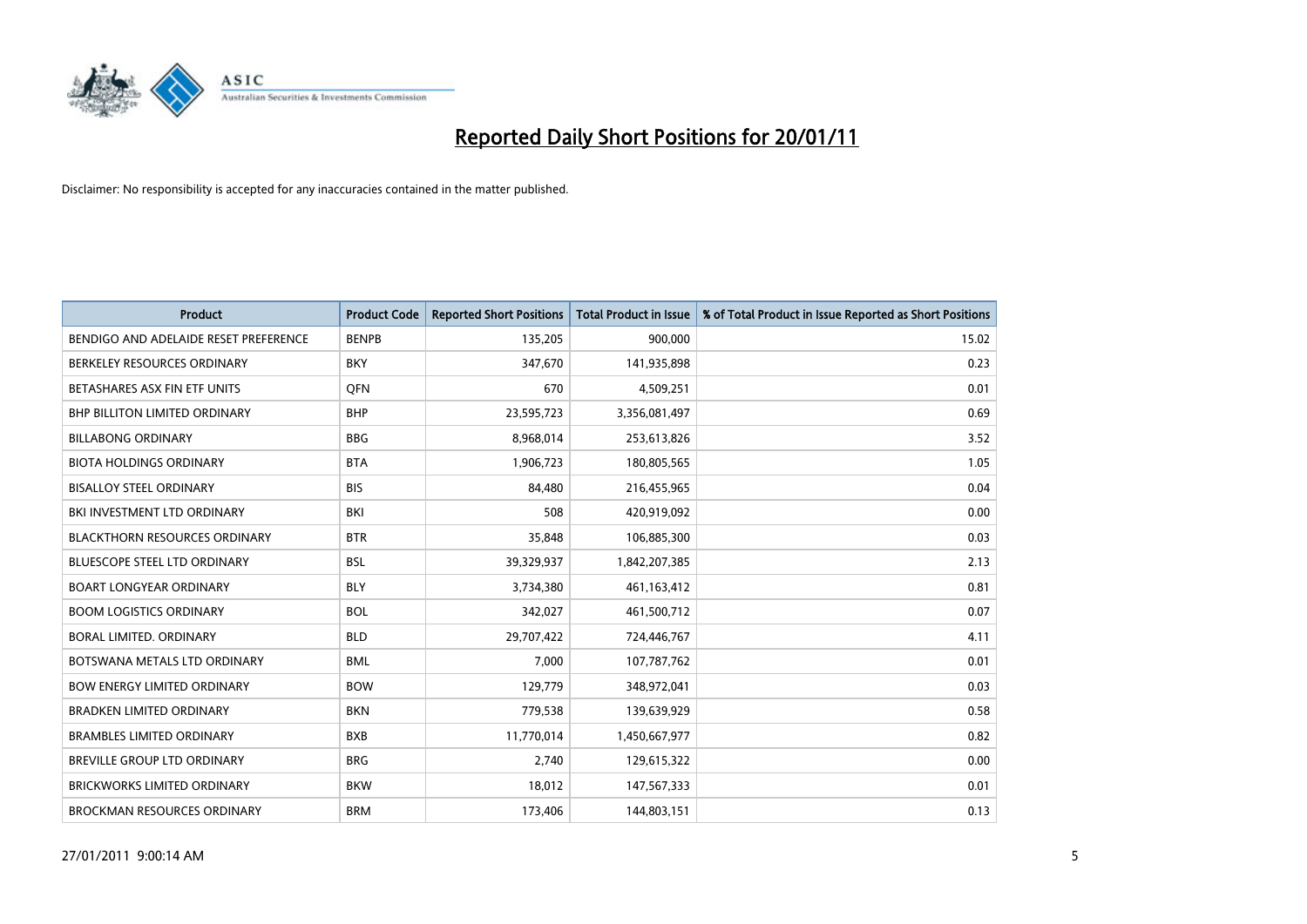

| Product                                  | <b>Product Code</b> | <b>Reported Short Positions</b> | <b>Total Product in Issue</b> | % of Total Product in Issue Reported as Short Positions |
|------------------------------------------|---------------------|---------------------------------|-------------------------------|---------------------------------------------------------|
| BT INVESTMENT MNGMNT ORDINARY            | <b>BTT</b>          | 554,785                         | 160,000,000                   | 0.35                                                    |
| <b>BUNNINGS WAREHOUSE ORDINARY UNITS</b> | <b>BWP</b>          | 1,214,015                       | 427,042,646                   | 0.27                                                    |
| <b>BUREY GOLD LIMITED ORDINARY</b>       | <b>BYR</b>          | 309,812                         | 245,872,407                   | 0.13                                                    |
| <b>BURU ENERGY ORDINARY</b>              | <b>BRU</b>          | 155,589                         | 182,780,549                   | 0.09                                                    |
| CABCHARGE AUSTRALIA ORDINARY             | CAB                 | 1,133,475                       | 120,437,014                   | 0.93                                                    |
| CALTEX AUSTRALIA ORDINARY                | <b>CTX</b>          | 6,291,813                       | 270,000,000                   | 2.33                                                    |
| <b>CAMPBELL BROTHERS ORDINARY</b>        | <b>CPB</b>          | 57,075                          | 67,503,411                    | 0.09                                                    |
| CAPE LAMBERT RES LTD ORDINARY            | <b>CFE</b>          | 995,722                         | 584,125,691                   | 0.16                                                    |
| <b>CARBON ENERGY ORDINARY</b>            | <b>CNX</b>          | 804,071                         | 640,569,620                   | 0.12                                                    |
| <b>CARDNO LIMITED ORDINARY</b>           | CDD                 | 18,135                          | 106,250,491                   | 0.01                                                    |
| CARNARVON PETROLEUM ORDINARY             | <b>CVN</b>          | 1,551,533                       | 687,820,634                   | 0.23                                                    |
| <b>CARNEGIE WAVE ENERGY ORDINARY</b>     | <b>CWE</b>          | 83,000                          | 859,087,627                   | 0.01                                                    |
| <b>CARPATHIAN RESOURCES ORDINARY</b>     | <b>CPN</b>          | 75,000                          | 265,533,501                   | 0.03                                                    |
| CARPENTARIA EXP. LTD ORDINARY            | CAP                 | 9.777                           | 94,341,301                    | 0.01                                                    |
| CARSALES.COM LTD ORDINARY                | <b>CRZ</b>          | 3,566,780                       | 234,073,300                   | 1.50                                                    |
| CASH CONVERTERS ORD/DIV ACCESS           | CCV                 | 69,244                          | 379,761,025                   | 0.01                                                    |
| <b>CASPIAN OIL &amp; GAS ORDINARY</b>    | <b>CIG</b>          | 50,000                          | 1,331,500,513                 | 0.00                                                    |
| CATALPA RESOURCES ORDINARY               | CAH                 | 120,817                         | 162,832,907                   | 0.08                                                    |
| <b>CEC GROUP LIMITED ORDINARY</b>        | <b>CEG</b>          | 1,750                           | 79,662,662                    | 0.00                                                    |
| <b>CELLNET GROUP ORDINARY</b>            | <b>CLT</b>          | 1,342                           | 69,875,723                    | 0.00                                                    |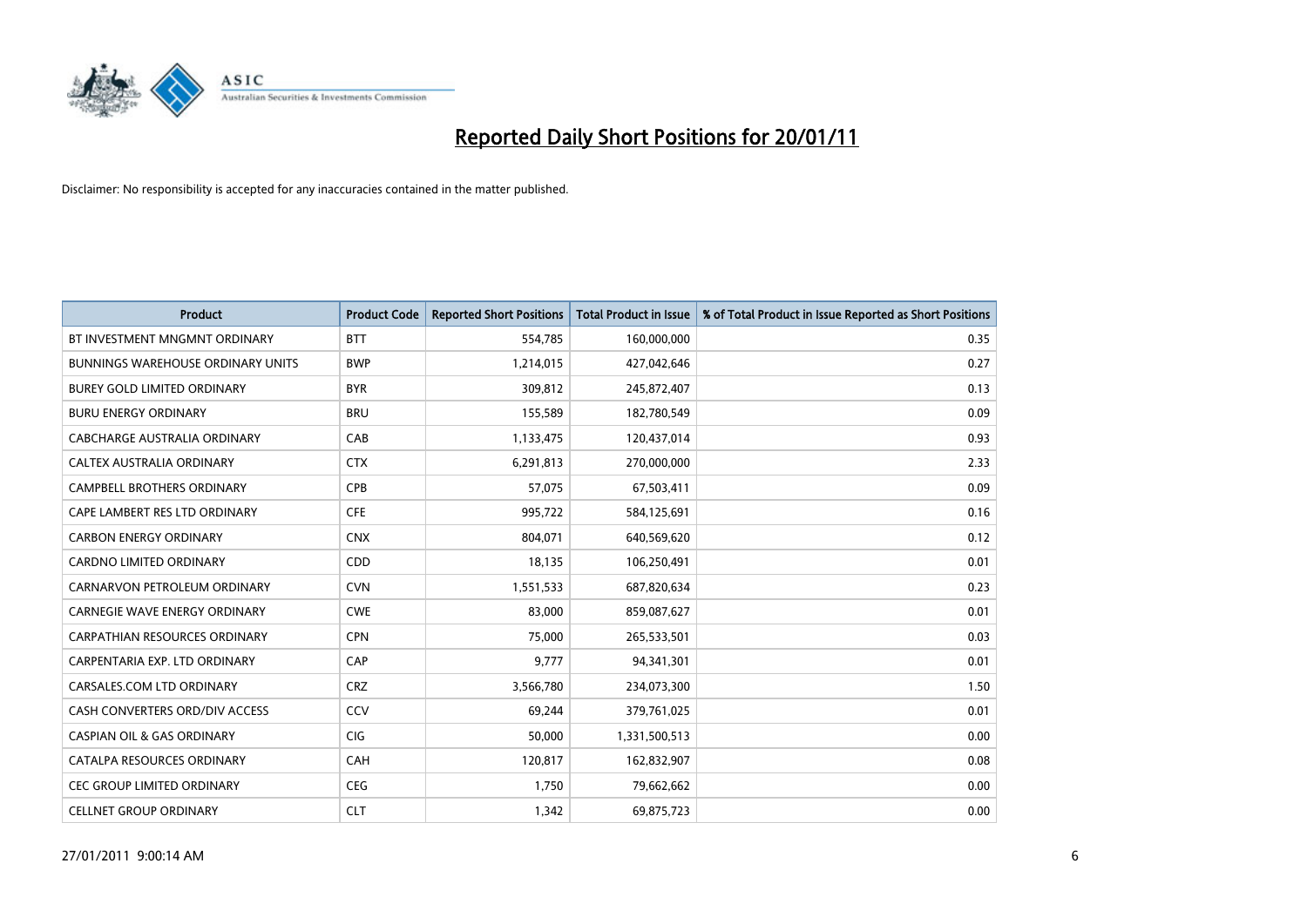

| <b>Product</b>                                | <b>Product Code</b> | <b>Reported Short Positions</b> | Total Product in Issue | % of Total Product in Issue Reported as Short Positions |
|-----------------------------------------------|---------------------|---------------------------------|------------------------|---------------------------------------------------------|
| CENTRAL PETROLEUM ORDINARY                    | <b>CTP</b>          | 77,862                          | 982,298,842            | 0.01                                                    |
| CENTRO PROPERTIES UNITS/ORD STAPLED           | <b>CNP</b>          | 331,574                         | 972,414,514            | 0.03                                                    |
| <b>CENTRO RETAIL GROUP STAPLED SECURITIES</b> | <b>CER</b>          | 758,222                         | 2,286,399,424          | 0.03                                                    |
| CERAMIC FUEL CELLS ORDINARY                   | <b>CFU</b>          | 362,117                         | 1,201,353,566          | 0.02                                                    |
| <b>CFS RETAIL PROPERTY UNITS</b>              | <b>CFX</b>          | 29,021,429                      | 2,825,628,530          | 1.02                                                    |
| <b>CGA MINING LIMITED ORDINARY</b>            | <b>CGX</b>          | 50,000                          | 333,265,726            | 0.02                                                    |
| <b>CHALICE GOLD MINES ORDINARY</b>            | <b>CHN</b>          | 48.813                          | 211,455,886            | 0.02                                                    |
| CHALLENGER DIV.PRO. STAPLED UNITS             | <b>CDI</b>          | 52,224                          | 913,426,007            | 0.00                                                    |
| CHALLENGER INFRAST. STAPLED UNITS             | <b>CIF</b>          | 8,731                           | 316,223,785            | 0.00                                                    |
| <b>CHALLENGER LIMITED ORDINARY</b>            | <b>CGF</b>          | 6,236,399                       | 501,959,841            | 1.25                                                    |
| CHANDLER MACLEOD LTD ORDINARY                 | <b>CMG</b>          | 24,970                          | 422,031,685            | 0.00                                                    |
| CHARTER HALL GROUP STAPLED US PROHIBIT.       | <b>CHC</b>          | 541,804                         | 306,341,814            | 0.17                                                    |
| <b>CHARTER HALL OFFICE UNIT</b>               | CQO                 | 1,508,290                       | 493,319,730            | 0.30                                                    |
| <b>CHARTER HALL RETAIL UNITS</b>              | <b>COR</b>          | 432,566                         | 305,810,723            | 0.14                                                    |
| CHEMGENEX PHARMACEUT ORDINARY                 | <b>CXS</b>          | 195,584                         | 283,348,870            | 0.07                                                    |
| CITIGOLD CORP LTD ORDINARY                    | <b>CTO</b>          | 2,070,886                       | 1,040,278,301          | 0.20                                                    |
| CLINUVEL PHARMACEUT, ORDINARY                 | <b>CUV</b>          | 4,127                           | 30,379,956             | 0.01                                                    |
| <b>CLOUGH LIMITED ORDINARY</b>                | <b>CLO</b>          | 465,480                         | 770,906,269            | 0.05                                                    |
| <b>COAL &amp; ALLIED ORDINARY</b>             | <b>CNA</b>          | 13,082                          | 86,584,735             | 0.01                                                    |
| COAL OF AFRICA LTD ORDINARY                   | <b>CZA</b>          | 1,670,695                       | 530,514,663            | 0.30                                                    |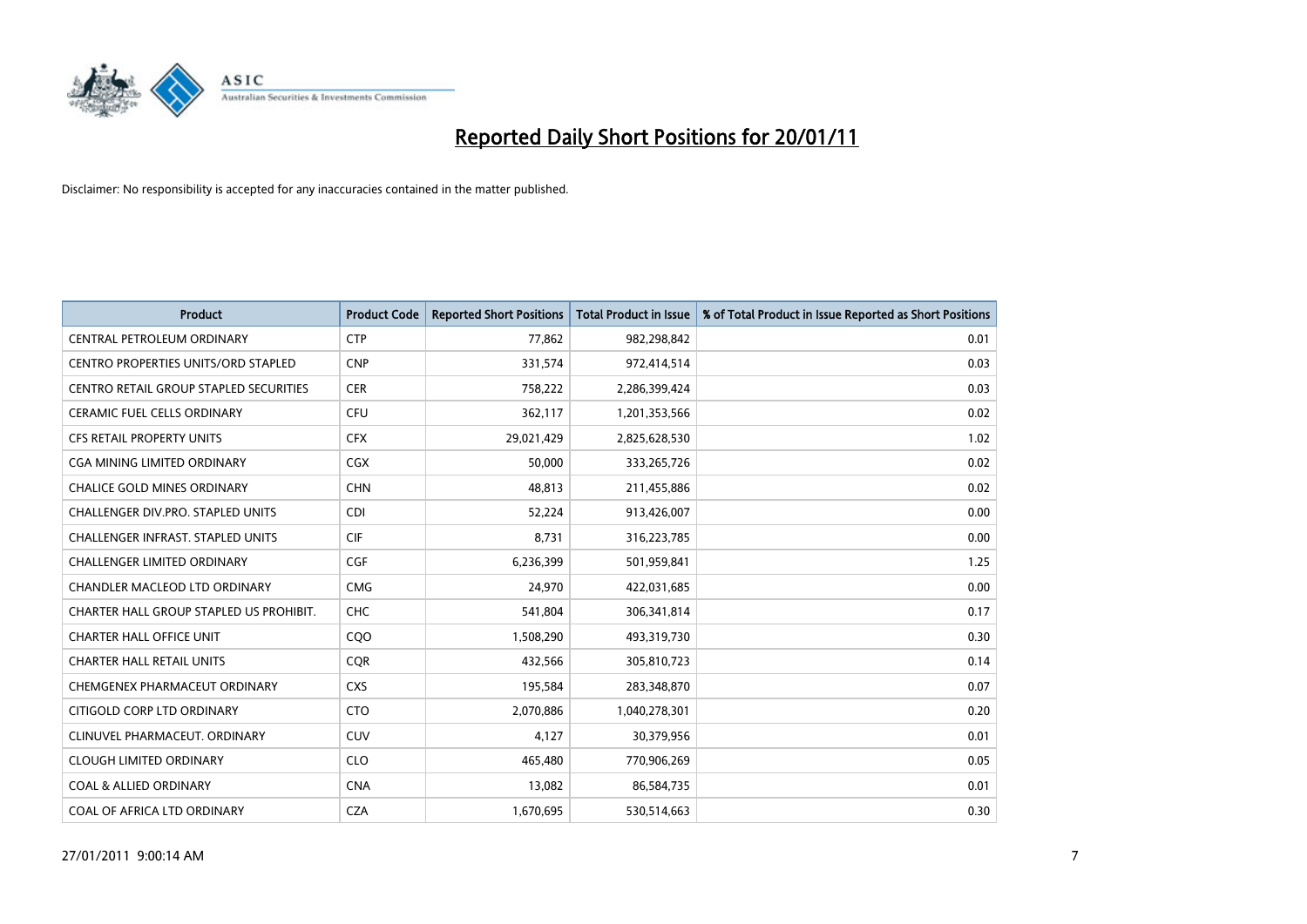

| <b>Product</b>                           | <b>Product Code</b> | <b>Reported Short Positions</b> | <b>Total Product in Issue</b> | % of Total Product in Issue Reported as Short Positions |
|------------------------------------------|---------------------|---------------------------------|-------------------------------|---------------------------------------------------------|
| <b>COALSPUR MINES LTD ORDINARY</b>       | <b>CPL</b>          | 2,557,713                       | 484,329,575                   | 0.52                                                    |
| COCA-COLA AMATIL ORDINARY                | <b>CCL</b>          | 4,207,001                       | 756,003,067                   | 0.55                                                    |
| <b>COCHLEAR LIMITED ORDINARY</b>         | <b>COH</b>          | 940,523                         | 56,669,257                    | 1.66                                                    |
| COCKATOO COAL ORDINARY                   | <b>COK</b>          | 1,500,001                       | 1,016,096,908                 | 0.15                                                    |
| <b>COFFEY INTERNATIONAL ORDINARY</b>     | <b>COF</b>          | 31,216                          | 132,577,523                   | 0.02                                                    |
| COMMONWEALTH BANK, ORDINARY              | <b>CBA</b>          | 14,130,883                      | 1,548,907,074                 | 0.90                                                    |
| <b>COMMONWEALTH PROP ORDINARY UNITS</b>  | <b>CPA</b>          | 13,837,558                      | 2,449,599,711                 | 0.58                                                    |
| <b>COMPASS RESOURCES ORDINARY</b>        | <b>CMR</b>          | 160,952                         | 147,402,920                   | 0.11                                                    |
| <b>COMPUTERSHARE LTD ORDINARY</b>        | <b>CPU</b>          | 4,731,321                       | 555,664,059                   | 0.84                                                    |
| <b>CONNECTEAST GROUP STAPLED</b>         | <b>CEU</b>          | 47,883,612                      | 3,940,145,951                 | 1.23                                                    |
| CONSOLIDATED MEDIA, ORDINARY             | <b>CMI</b>          | 2,359,839                       | 561,834,996                   | 0.41                                                    |
| <b>CONTANGO MICROCAP ORDINARY</b>        | <b>CTN</b>          | 7,500                           | 145,708,783                   | 0.01                                                    |
| CONTINENTAL COAL LTD ORDINARY            | <b>CCC</b>          | 1,000,000                       | 1,980,616,757                 | 0.05                                                    |
| <b>COOPER ENERGY LTD ORDINARY</b>        | <b>COE</b>          | 104,399                         | 292,576,001                   | 0.04                                                    |
| <b>COPPER STRIKE LTD ORDINARY</b>        | <b>CSE</b>          | 714                             | 129,455,571                   | 0.00                                                    |
| <b>CORDLIFE LIMITED ORDINARY</b>         | CBB                 |                                 | 145,360,920                   | 0.00                                                    |
| <b>COUNT FINANCIAL ORDINARY</b>          | COU                 | 691,875                         | 262,212,976                   | 0.27                                                    |
| <b>CRANE GROUP LIMITED ORDINARY</b>      | <b>CRG</b>          | 2,715,187                       | 79,110,667                    | 3.42                                                    |
| <b>CROMWELL GROUP STAPLED SECURITIES</b> | <b>CMW</b>          | 175,284                         | 910,985,951                   | 0.02                                                    |
| <b>CROWN LIMITED ORDINARY</b>            | <b>CWN</b>          | 3,450,633                       | 754,131,800                   | 0.45                                                    |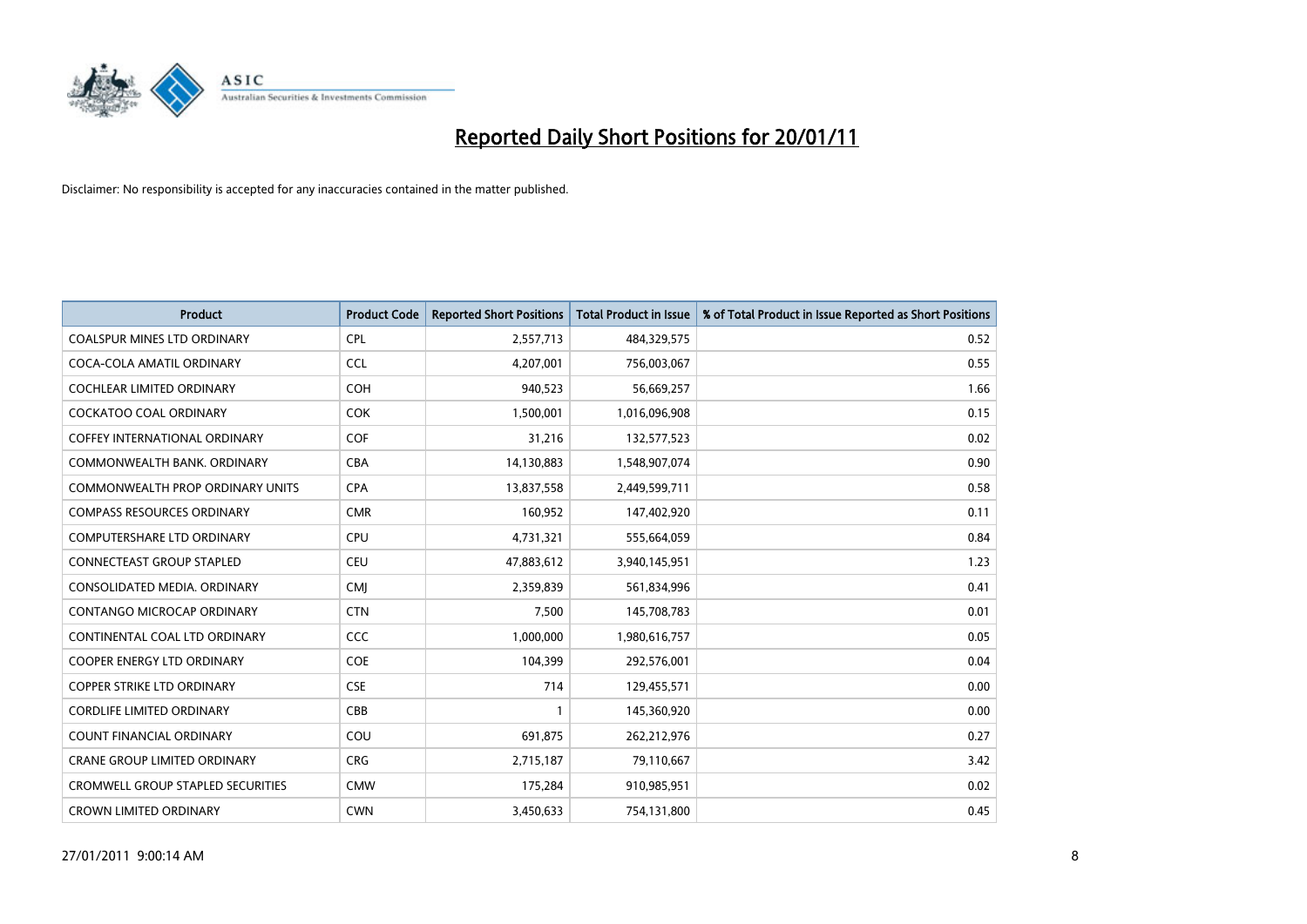

| <b>Product</b>                       | <b>Product Code</b> | <b>Reported Short Positions</b> | <b>Total Product in Issue</b> | % of Total Product in Issue Reported as Short Positions |
|--------------------------------------|---------------------|---------------------------------|-------------------------------|---------------------------------------------------------|
| <b>CSG LIMITED ORDINARY</b>          | <b>CSV</b>          | 409,628                         | 244,928,695                   | 0.16                                                    |
| <b>CSL LIMITED ORDINARY</b>          | <b>CSL</b>          | 10,105,963                      | 546,063,170                   | 1.79                                                    |
| <b>CSR LIMITED ORDINARY</b>          | <b>CSR</b>          | 9,583,531                       | 1,517,909,514                 | 0.63                                                    |
| <b>CUDECO LIMITED ORDINARY</b>       | CDU                 | 451,271                         | 145,512,643                   | 0.30                                                    |
| <b>CUSTOMERS LIMITED ORDINARY</b>    | <b>CUS</b>          | 60,517                          | 134,869,357                   | 0.04                                                    |
| DART ENERGY LTD ORDINARY             | <b>DTE</b>          | 308,618                         | 548,188,184                   | 0.05                                                    |
| DAVID JONES LIMITED ORDINARY         | <b>DIS</b>          | 17,379,931                      | 514,034,694                   | 3.39                                                    |
| <b>DECMIL GROUP LIMITED ORDINARY</b> | <b>DCG</b>          | 17,397                          | 124,204,568                   | 0.01                                                    |
| DEEP YELLOW LIMITED ORDINARY         | <b>DYL</b>          | 15,876                          | 1,126,784,458                 | 0.00                                                    |
| DEVINE LIMITED ORDINARY              | <b>DVN</b>          | 1,000                           | 634,918,223                   | 0.00                                                    |
| DEXUS PROPERTY GROUP STAPLED UNITS   | <b>DXS</b>          | 5,450,602                       | 4,839,024,176                 | 0.12                                                    |
| DISCOVERY METALS LTD ORDINARY        | <b>DML</b>          | 387,439                         | 436,628,231                   | 0.10                                                    |
| DOMINION MINING ORDINARY             | <b>DOM</b>          | 82,115                          | 103,520,259                   | 0.08                                                    |
| DOMINO PIZZA ENTERPR ORDINARY        | <b>DMP</b>          | 5,377                           | 68,407,674                    | 0.01                                                    |
| DOWNER EDI LIMITED ORDINARY          | <b>DOW</b>          | 3,859,133                       | 343,178,483                   | 1.14                                                    |
| DUET GROUP STAPLED US PROHIBIT.      | <b>DUE</b>          | 1,727,676                       | 887,304,690                   | 0.20                                                    |
| <b>DULUXGROUP LIMITED ORDINARY</b>   | <b>DLX</b>          | 1,837,656                       | 367,456,259                   | 0.50                                                    |
| DWS ADVANCED ORDINARY                | <b>DWS</b>          | 49,882                          | 132,362,763                   | 0.04                                                    |
| <b>EASTERN STAR GAS ORDINARY</b>     | <b>ESG</b>          | 5,177,011                       | 991,567,041                   | 0.50                                                    |
| <b>EDT RETAIL TRUST UNITS</b>        | <b>EDT</b>          | 99,457                          | 4,700,290,868                 | 0.00                                                    |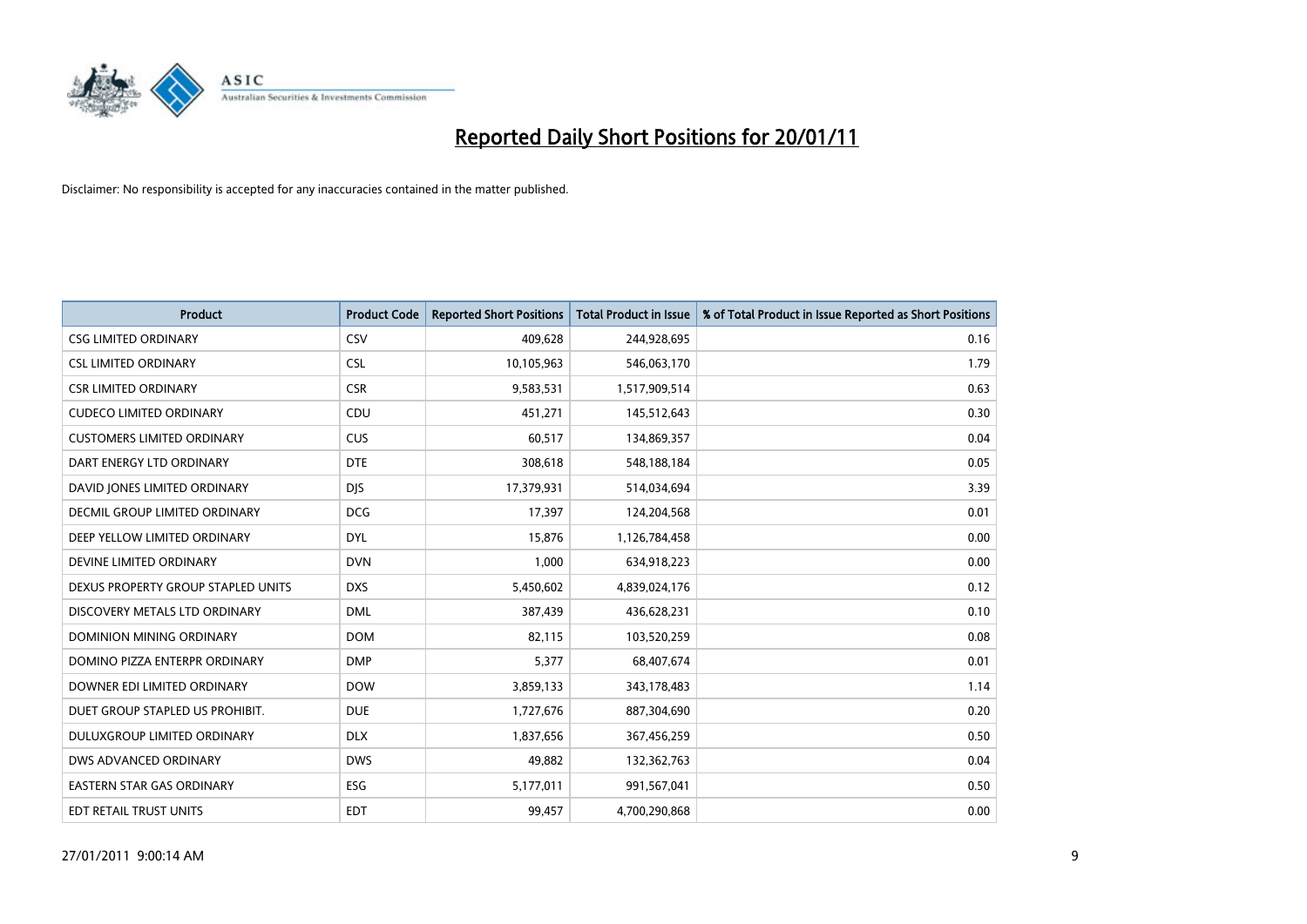

| <b>Product</b>                            | <b>Product Code</b> | <b>Reported Short Positions</b> | Total Product in Issue | % of Total Product in Issue Reported as Short Positions |
|-------------------------------------------|---------------------|---------------------------------|------------------------|---------------------------------------------------------|
| <b>ELDERS LIMITED ORDINARY</b>            | <b>ELD</b>          | 12,717,527                      | 448,598,480            | 2.81                                                    |
| ELDORADO GOLD CORP CDI 1:1                | EAU                 | 64,815                          | 20,358,131             | 0.32                                                    |
| ELEMENTOS LIMITED ORDINARY                | ELT                 | 8                               | 48,685,454             | 0.00                                                    |
| ELIXIR PETROLEUM LTD ORDINARY             | <b>EXR</b>          | 324,400                         | 188,988,472            | 0.17                                                    |
| <b>EMECO HOLDINGS ORDINARY</b>            | <b>EHL</b>          | 1,214,074                       | 631,237,586            | 0.19                                                    |
| <b>ENERGY RESOURCES ORDINARY 'A'</b>      | <b>ERA</b>          | 1,518,477                       | 190,737,934            | 0.78                                                    |
| <b>ENERGY WORLD CORPOR, ORDINARY</b>      | <b>EWC</b>          | 16,513,103                      | 1,561,166,672          | 1.06                                                    |
| ENTEK ENERGY LTD ORDINARY                 | <b>ETE</b>          | 489,903                         | 287,692,535            | 0.17                                                    |
| <b>ENTELLECT SOLUTIONS ORDINARY</b>       | <b>ESN</b>          | 464,050                         | 1,740,334,200          | 0.03                                                    |
| <b>ENVESTRA LIMITED ORDINARY</b>          | <b>ENV</b>          | 1,910,419                       | 1,430,398,609          | 0.14                                                    |
| EQUATORIAL RES LTD ORDINARY               | EQX                 | 8,137                           | 86,267,922             | 0.01                                                    |
| EQUINOX MINERALS LTD CHESS DEPOSITARY INT | EON                 | 1,299,586                       | 871,493,392            | 0.14                                                    |
| <b>EVEREST FINANCIAL ORDINARY</b>         | <b>EFG</b>          | 4,300                           | 251,442,316            | 0.00                                                    |
| <b>EXTRACT RESOURCES ORDINARY</b>         | <b>EXT</b>          | 524,690                         | 243,302,298            | 0.21                                                    |
| FAIRFAX MEDIA LTD ORDINARY                | <b>FXJ</b>          | 307,934,588                     | 2,351,955,725          | 13.08                                                   |
| FANTASTIC HOLDINGS ORDINARY               | <b>FAN</b>          | 3,000                           | 102,739,538            | 0.00                                                    |
| FAR LTD ORDINARY                          | FAR                 | 122,579                         | 1,244,439,464          | 0.01                                                    |
| FERRAUS LIMITED ORDINARY                  | <b>FRS</b>          | 2,131                           | 205,700,890            | 0.00                                                    |
| FISHER & PAYKEL APP. ORDINARY             | <b>FPA</b>          | 10,645,523                      | 724,235,162            | 1.47                                                    |
| FISHER & PAYKEL H. ORDINARY               | <b>FPH</b>          | 2,003,630                       | 520,409,135            | 0.39                                                    |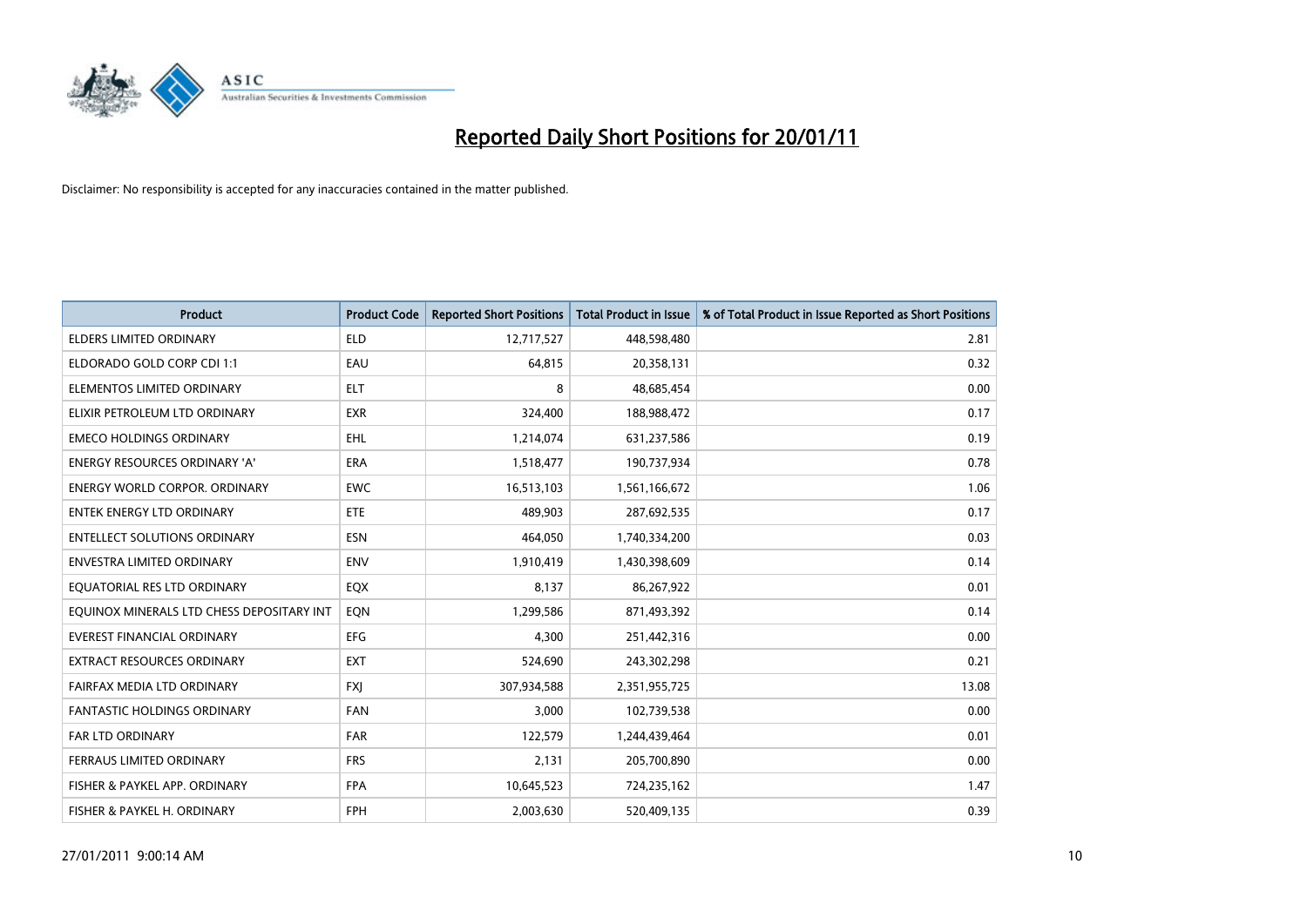

| <b>Product</b>                        | <b>Product Code</b> | <b>Reported Short Positions</b> | Total Product in Issue | % of Total Product in Issue Reported as Short Positions |
|---------------------------------------|---------------------|---------------------------------|------------------------|---------------------------------------------------------|
| FKP PROPERTY GROUP STAPLED SECURITIES | <b>FKP</b>          | 12,133,432                      | 1,174,033,185          | 1.04                                                    |
| FLEETWOOD CORP ORDINARY               | <b>FWD</b>          | 79,898                          | 57,281,484             | 0.14                                                    |
| FLETCHER BUILDING ORDINARY            | <b>FBU</b>          | 3,275,289                       | 611,250,393            | 0.53                                                    |
| FLEXIGROUP LIMITED ORDINARY           | <b>FXL</b>          | 84,877                          | 275,472,492            | 0.03                                                    |
| <b>FLIGHT CENTRE ORDINARY</b>         | <b>FLT</b>          | 2,837,764                       | 99,791,411             | 2.85                                                    |
| FLINDERS MINES LTD ORDINARY           | <b>FMS</b>          | 21,645,723                      | 1,820,329,571          | 1.19                                                    |
| <b>FORGE GROUP LIMITED ORDINARY</b>   | FGE                 | 2,281                           | 82,844,014             | 0.00                                                    |
| <b>FORTE ENERGY NL ORDINARY</b>       | FTE                 | 2,958,986                       | 582,658,031            | 0.51                                                    |
| FORTESCUE METALS GRP ORDINARY         | <b>FMG</b>          | 42,288,214                      | 3,112,611,159          | 1.35                                                    |
| <b>FOSTER'S GROUP ORDINARY</b>        | FGL                 | 11,156,395                      | 1,935,386,127          | 0.58                                                    |
| FTD CORPORATION ORDINARY              | <b>FTD</b>          | 8,088                           | 100,421,069            | 0.01                                                    |
| <b>FUNTASTIC LIMITED ORDINARY</b>     | <b>FUN</b>          | 322,528                         | 340,997,682            | 0.09                                                    |
| <b>G.U.D. HOLDINGS ORDINARY</b>       | GUD                 | 471,732                         | 68,426,721             | 0.71                                                    |
| <b>GALAXY RESOURCES ORDINARY</b>      | GXY                 | 639,410                         | 192,403,358            | 0.32                                                    |
| <b>GEODYNAMICS LIMITED ORDINARY</b>   | GDY                 | 179,254                         | 333,643,956            | 0.05                                                    |
| <b>GINDALBIE METALS LTD ORDINARY</b>  | <b>GBG</b>          | 8,134,976                       | 935,215,590            | 0.87                                                    |
| <b>GIRALIA RESOURCES NL ORDINARY</b>  | GIR                 | 274,703                         | 181,160,170            | 0.14                                                    |
| <b>GLOBAL MINING ORDINARY</b>         | <b>GMI</b>          | 8,951                           | 191,820,968            | 0.00                                                    |
| <b>GLOUCESTER COAL ORDINARY</b>       | GCL                 | 261,487                         | 140,447,062            | 0.19                                                    |
| <b>GME RESOURCES LTD ORDINARY</b>     | <b>GME</b>          | 800                             | 302,352,750            | 0.00                                                    |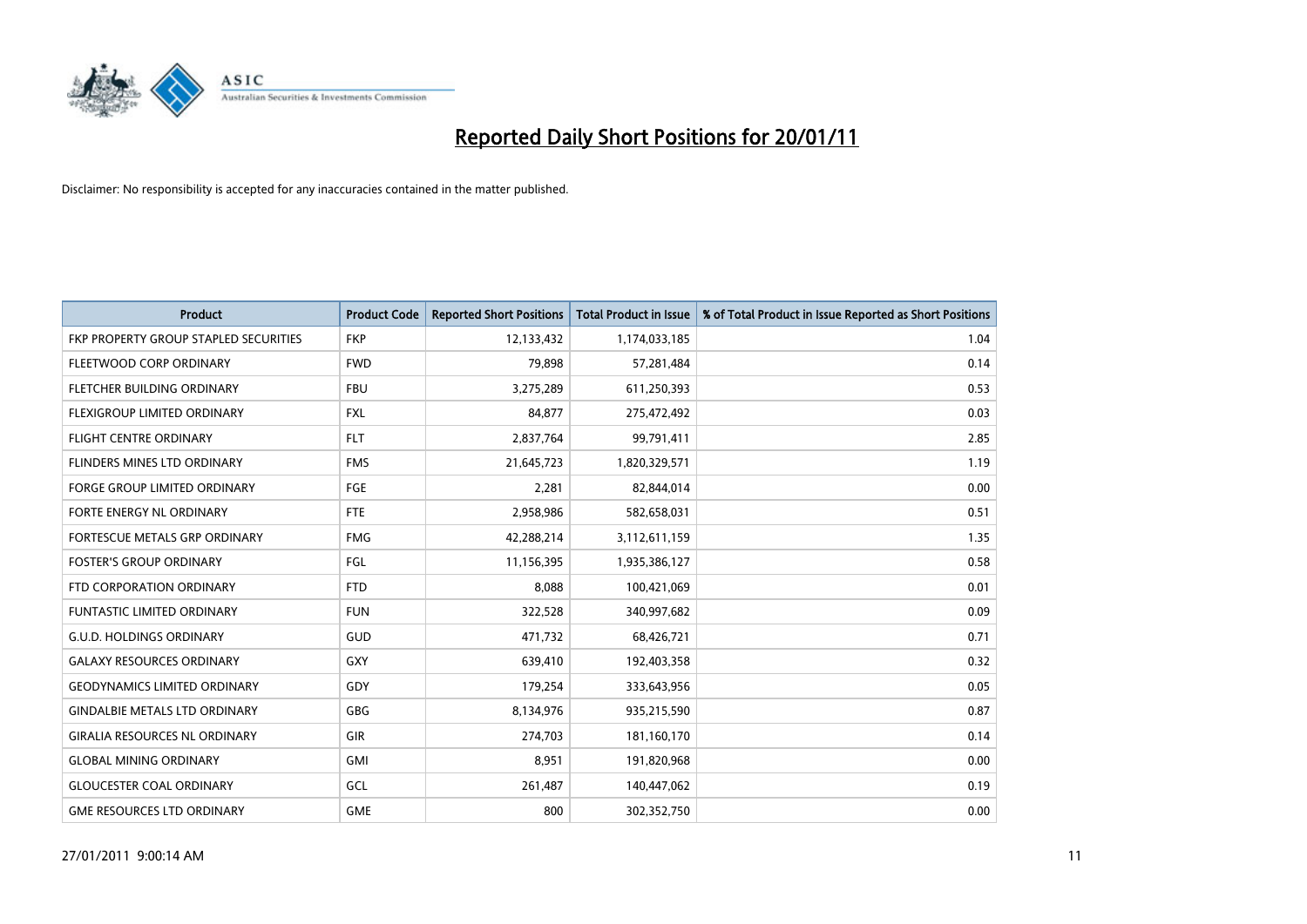

| <b>Product</b>                                   | <b>Product Code</b> | <b>Reported Short Positions</b> | Total Product in Issue | % of Total Product in Issue Reported as Short Positions |
|--------------------------------------------------|---------------------|---------------------------------|------------------------|---------------------------------------------------------|
| <b>GOLD ONE INT LTD ORDINARY</b>                 | GDO                 | 46,981                          | 807,080,905            | 0.01                                                    |
| <b>GOLDEN GATE PETROL ORDINARY</b>               | GGP                 | 11,538                          | 1,080,159,955          | 0.00                                                    |
| <b>GOLDEN WEST RESOURCE ORDINARY</b>             | <b>GWR</b>          | 1,617                           | 189,606,127            | 0.00                                                    |
| <b>GOODMAN FIELDER. ORDINARY</b>                 | <b>GFF</b>          | 20,348,874                      | 1,380,386,438          | 1.49                                                    |
| <b>GOODMAN GROUP STAPLED US PROHIBIT.</b>        | <b>GMG</b>          | 7,721,884                       | 6,893,007,207          | 0.10                                                    |
| <b>GPT GROUP STAPLED SEC.</b>                    | GPT                 | 1,731,443                       | 1,855,529,431          | 0.09                                                    |
| <b>GRAINCORP LIMITED A CLASS ORDINARY</b>        | <b>GNC</b>          | 896,114                         | 198,318,900            | 0.46                                                    |
| <b>GRANGE RESOURCES, ORDINARY</b>                | <b>GRR</b>          | 1,360,572                       | 1,152,077,403          | 0.11                                                    |
| <b>GREENCAP LIMITED ORDINARY</b>                 | GCG                 |                                 | 262,515,385            | 0.00                                                    |
| <b>GREENLAND MIN EN LTD ORDINARY</b>             | GGG                 | 39.993                          | 304,689,397            | 0.01                                                    |
| <b>GRYPHON MINERALS LTD ORDINARY</b>             | <b>GRY</b>          | 576,340                         | 292,472,058            | 0.20                                                    |
| <b>GUINNESS PEAT GROUP. CHESS DEPOSITARY INT</b> | <b>GPG</b>          | 55                              | 292,381,250            | 0.00                                                    |
| <b>GUNNS LIMITED ORDINARY</b>                    | <b>GNS</b>          | 26,750,597                      | 848,401,559            | 3.14                                                    |
| <b>GWA GROUP LTD ORDINARY</b>                    | <b>GWA</b>          | 5,699,134                       | 301,102,514            | 1.91                                                    |
| <b>HARVEY NORMAN ORDINARY</b>                    | <b>HVN</b>          | 29,179,886                      | 1,062,316,784          | 2.73                                                    |
| HASTIE GROUP LIMITED ORDINARY                    | <b>HST</b>          | 1,027,777                       | 239,781,419            | 0.42                                                    |
| HASTINGS DIVERSIFIED STAPLED SECURITY            | <b>HDF</b>          | 643,215                         | 518,300,758            | 0.11                                                    |
| HEARTWARE INT INC CDI 35:1                       | <b>HIN</b>          | 272,008                         | 66,059,280             | 0.41                                                    |
| <b>HENDERSON GROUP CDI 1:1</b>                   | <b>HGG</b>          | 5,843,883                       | 554,228,264            | 1.05                                                    |
| HFA HOLDINGS LIMITED ORDINARY                    | <b>HFA</b>          | 1.810.702                       | 469,330,170            | 0.38                                                    |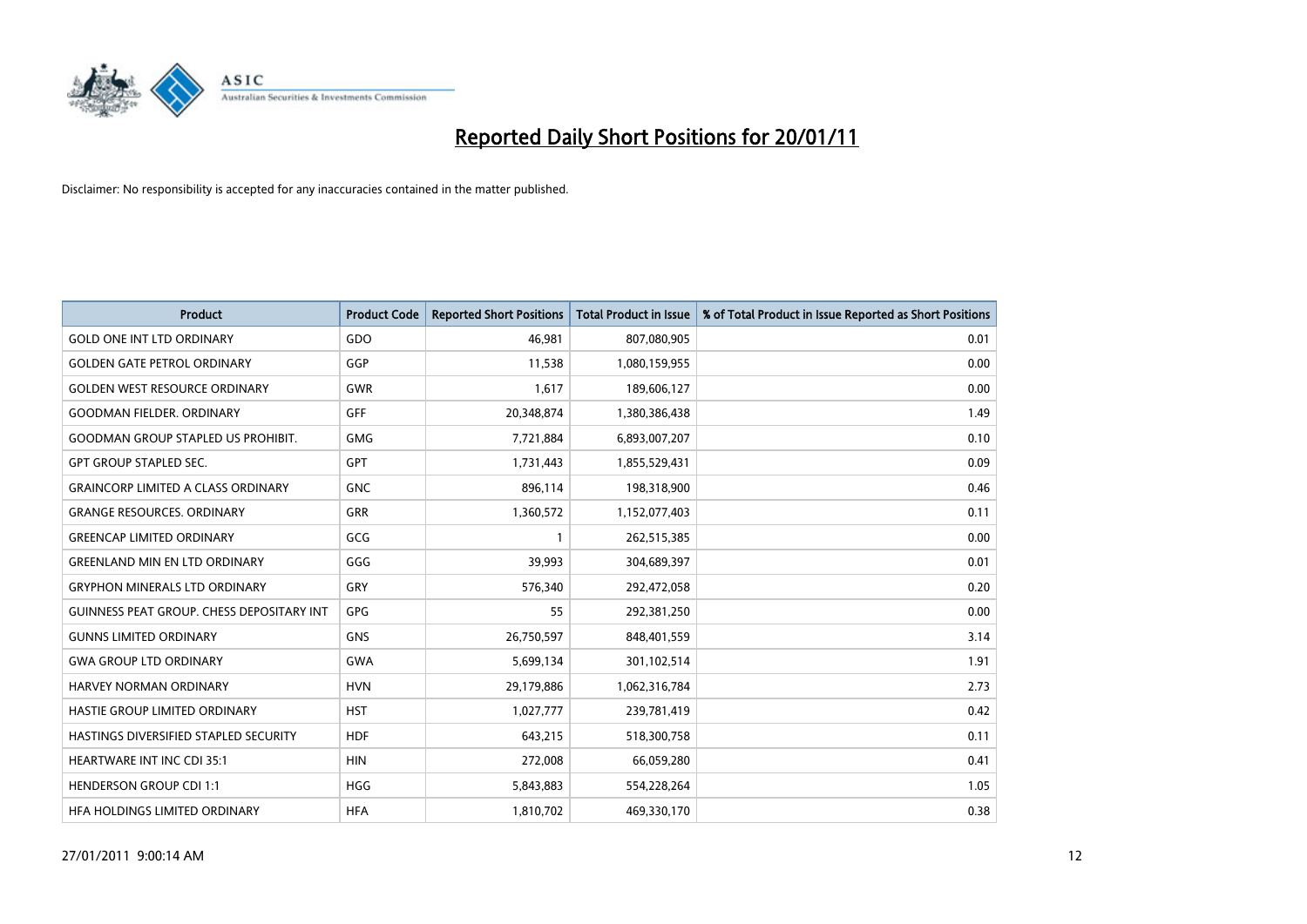

| <b>Product</b>                           | <b>Product Code</b> | <b>Reported Short Positions</b> | <b>Total Product in Issue</b> | % of Total Product in Issue Reported as Short Positions |
|------------------------------------------|---------------------|---------------------------------|-------------------------------|---------------------------------------------------------|
| <b>HIGHLANDS PACIFIC ORDINARY</b>        | <b>HIG</b>          | 2,382,804                       | 685,582,148                   | 0.35                                                    |
| HILLCREST LITIGAT. ORDINARY              | <b>HLS</b>          | 1,600,000                       | 76,488,557                    | 2.09                                                    |
| HILLGROVE RES LTD ORDINARY               | <b>HGO</b>          | 110,138                         | 793,698,575                   | 0.01                                                    |
| HILLS HOLDINGS LTD ORDINARY              | HIL                 | 1,973,185                       | 248,676,841                   | 0.78                                                    |
| HORIZON OIL LIMITED ORDINARY             | <b>HZN</b>          | 281,296                         | 1,130,311,515                 | 0.02                                                    |
| <b>ICON ENERGY LIMITED ORDINARY</b>      | <b>ICN</b>          | 67,000                          | 469,301,394                   | 0.01                                                    |
| <b>IINET LIMITED ORDINARY</b>            | <b>IIN</b>          | 1,043,355                       | 151,996,119                   | 0.68                                                    |
| ILUKA RESOURCES ORDINARY                 | <b>ILU</b>          | 4,358,222                       | 418,700,517                   | 1.03                                                    |
| <b>IMDEX LIMITED ORDINARY</b>            | <b>IMD</b>          | 16,619                          | 197,442,297                   | 0.00                                                    |
| IMF (AUSTRALIA) LTD ORDINARY             | <b>IMF</b>          | 330,137                         | 122,496,819                   | 0.27                                                    |
| <b>IMX RESOURCES LTD ORDINARY</b>        | <b>IXR</b>          | 20,000                          | 262,612,803                   | 0.01                                                    |
| <b>INCITEC PIVOT ORDINARY</b>            | IPL                 | 3,582,255                       | 1,628,730,107                 | 0.23                                                    |
| <b>INDAGO RESOURCES LTD ORDINARY</b>     | <b>IDG</b>          | 8,179                           | 5,272,885                     | 0.16                                                    |
| <b>INDEPENDENCE GROUP ORDINARY</b>       | <b>IGO</b>          | 557,568                         | 138,777,305                   | 0.39                                                    |
| <b>INDOPHIL RESOURCES ORDINARY</b>       | <b>IRN</b>          | 376,817                         | 471,445,763                   | 0.08                                                    |
| <b>INDUSTREA LIMITED ORDINARY</b>        | IDL                 | 1,182,548                       | 363,878,295                   | 0.32                                                    |
| <b>INFIGEN ENERGY STAPLED SECURITIES</b> | <b>IFN</b>          | 6,232,924                       | 761,222,569                   | 0.82                                                    |
| ING INDUSTRIAL FUND UNITS                | <b>IIF</b>          | 5,270,528                       | 2,592,249,647                 | 0.21                                                    |
| ING OFFICE FUND STAPLED SECURITIES       | <b>IOF</b>          | 12,504,720                      | 2,729,071,212                 | 0.45                                                    |
| ING RE COM GROUP STAPLED SECURITIES      | ILF                 | 9,075                           | 441,029,194                   | 0.00                                                    |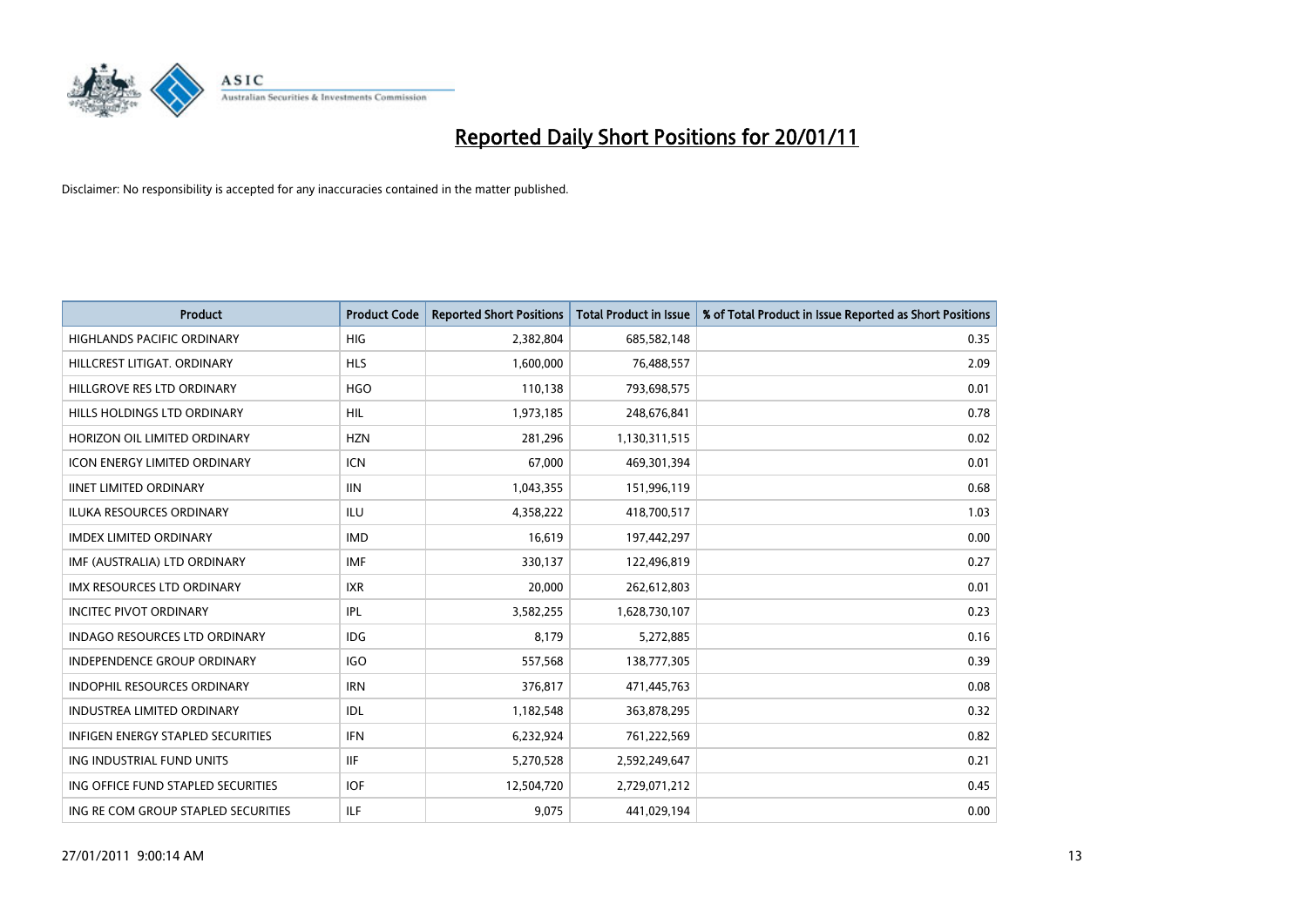

| Product                                   | <b>Product Code</b> | <b>Reported Short Positions</b> | Total Product in Issue | % of Total Product in Issue Reported as Short Positions |
|-------------------------------------------|---------------------|---------------------------------|------------------------|---------------------------------------------------------|
| <b>INSURANCE AUSTRALIA ORDINARY</b>       | IAG                 | 4,583,894                       | 2,079,034,021          | 0.22                                                    |
| <b>INTEGRA MINING LTD, ORDINARY</b>       | <b>IGR</b>          | 4,097,556                       | 757,692,394            | 0.54                                                    |
| <b>INTREPID MINES ORDINARY</b>            | <b>IAU</b>          | 2,791,900                       | 517,496,597            | 0.54                                                    |
| <b>INVOCARE LIMITED ORDINARY</b>          | <b>IVC</b>          | 1,125,855                       | 102,421,288            | 1.10                                                    |
| <b>ION LIMITED ORDINARY</b>               | <b>ION</b>          | 164,453                         | 256,365,105            | 0.06                                                    |
| <b>IOOF HOLDINGS LTD ORDINARY</b>         | IFL                 | 1,791,769                       | 229,794,395            | 0.78                                                    |
| <b>IRESS MARKET TECH. ORDINARY</b>        | <b>IRE</b>          | 2,145,360                       | 126,018,142            | 1.70                                                    |
| <b>IRON ORE HOLDINGS ORDINARY</b>         | <b>IOH</b>          | 82,203                          | 137,548,774            | 0.06                                                    |
| ISHARES MSCI AUS 200 ISHARES MSCI AUS 200 | IOZ                 | 62,166                          | 2,025,000              | 3.07                                                    |
| <b>ISHARES MSCI EAFE CDI 1:1</b>          | <b>IVE</b>          | 2,793                           | 590,400,000            | 0.00                                                    |
| ISHARES S&P 500 CDI 1:1                   | <b>IVV</b>          | 4,779                           | 116,350,000            | 0.00                                                    |
| ISHARES S&P MCAP 400 CDI 1:1              | <b>IIH</b>          | 1,412                           | 57,450,000             | 0.00                                                    |
| ISHARES SMALL ORDS ISHARES SMALL ORDS     | <b>ISO</b>          | 26,692                          | 6,000,000              | 0.44                                                    |
| <b>ISOFT GROUP LIMITED ORDINARY</b>       | <b>ISF</b>          | 4,951,292                       | 1,070,595,874          | 0.45                                                    |
| <b>IVANHOE AUSTRALIA ORDINARY</b>         | <b>IVA</b>          | 477,044                         | 418,410,103            | 0.11                                                    |
| <b>JABIRU METALS LTD ORDINARY</b>         | IML                 | 86,325                          | 552,619,180            | 0.01                                                    |
| JAMES HARDIE INDUST CHESS DEPOSITARY INT  | <b>JHX</b>          | 18,192,049                      | 436,128,074            | 4.16                                                    |
| <b>JAMESON RESOURCES ORDINARY</b>         | <b>JAL</b>          | 1,600,000                       | 95,828,865             | 1.67                                                    |
| <b>JB HI-FI LIMITED ORDINARY</b>          | <b>IBH</b>          | 9,826,363                       | 109,223,945            | 9.00                                                    |
| KAGARA LTD ORDINARY                       | KZL                 | 1.843.134                       | 707,789,717            | 0.25                                                    |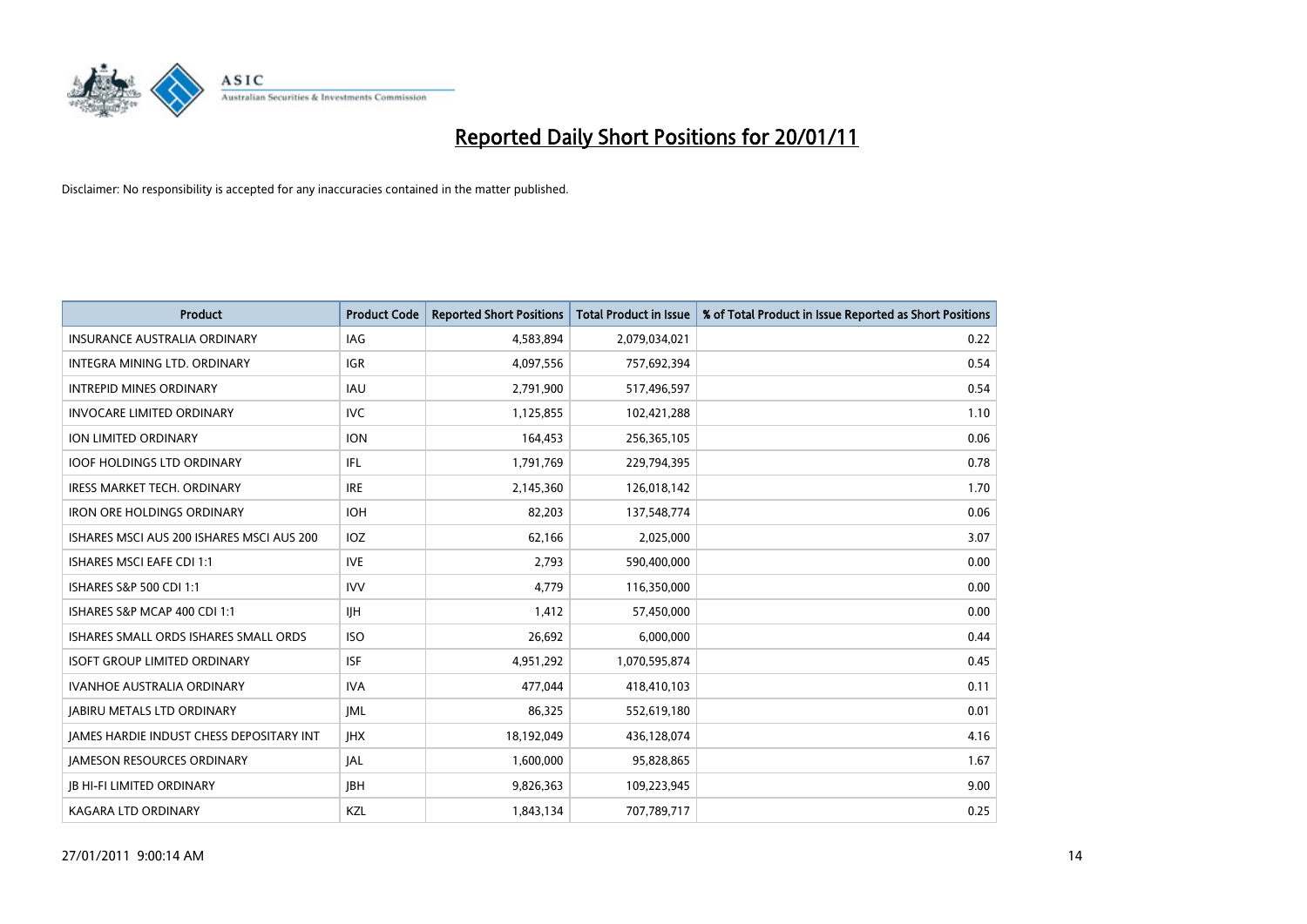

| <b>Product</b>                        | <b>Product Code</b> | <b>Reported Short Positions</b> | Total Product in Issue | % of Total Product in Issue Reported as Short Positions |
|---------------------------------------|---------------------|---------------------------------|------------------------|---------------------------------------------------------|
| KAROON GAS AUSTRALIA ORDINARY         | <b>KAR</b>          | 1,330,212                       | 217,295,769            | 0.62                                                    |
| KATHMANDU HOLD LTD ORDINARY           | <b>KMD</b>          | 670,520                         | 200,000,000            | 0.33                                                    |
| <b>KEYBRIDGE CAPITAL ORDINARY</b>     | <b>KBC</b>          | 5,999                           | 172,070,564            | 0.00                                                    |
| KIMBERLEY METALS LTD ORDINARY         | <b>KBL</b>          | 2,609                           | 161,356,672            | 0.00                                                    |
| KINGSGATE CONSOLID, ORDINARY          | <b>KCN</b>          | 1,697,256                       | 102,286,251            | 1.67                                                    |
| KINGSROSE MINING LTD ORDINARY         | <b>KRM</b>          | 143,500                         | 251,410,560            | 0.06                                                    |
| LEIGHTON HOLDINGS ORDINARY            | LEI                 | 5,896,670                       | 302,191,299            | 1.94                                                    |
| LEND LEASE GROUP UNIT/ORD STAPLED     | LLC                 | 1,656,651                       | 565,558,754            | 0.29                                                    |
| LINC ENERGY LTD ORDINARY              | <b>LNC</b>          | 5,811,520                       | 502,519,400            | 1.17                                                    |
| <b>LYNAS CORPORATION ORDINARY</b>     | <b>LYC</b>          | 50,451,979                      | 1,662,499,093          | 3.02                                                    |
| MACARTHUR COAL ORDINARY               | <b>MCC</b>          | 1,563,642                       | 299,476,903            | 0.51                                                    |
| <b>MACMAHON HOLDINGS ORDINARY</b>     | MAH                 | 3,227,677                       | 733,711,705            | 0.43                                                    |
| MACQ ATLAS ROADS GRP ORDINARY STAPLED | <b>MOA</b>          | 4,676,335                       | 452,345,907            | 1.01                                                    |
| MACOUARIE GROUP LTD ORDINARY          | <b>MOG</b>          | 4,882,189                       | 346,747,384            | 1.38                                                    |
| MAGMA METALS LTD. ORDINARY            | <b>MMW</b>          | 19,000                          | 195,605,923            | 0.01                                                    |
| <b>MANTRA RESOURCES ORDINARY</b>      | <b>MRU</b>          | 34,473                          | 133,329,188            | 0.02                                                    |
| MAP GROUP STAPLED US PROHIBIT.        | <b>MAP</b>          | 1,274,799                       | 1,861,210,782          | 0.06                                                    |
| MATRIX C & E LTD ORDINARY             | <b>MCE</b>          | 65,805                          | 72,964,098             | 0.09                                                    |
| MCMILLAN SHAKESPEARE ORDINARY         | <b>MMS</b>          | 114,955                         | 67,919,101             | 0.17                                                    |
| MCPHERSON'S LTD ORDINARY              | <b>MCP</b>          | 17,139                          | 71,651,758             | 0.02                                                    |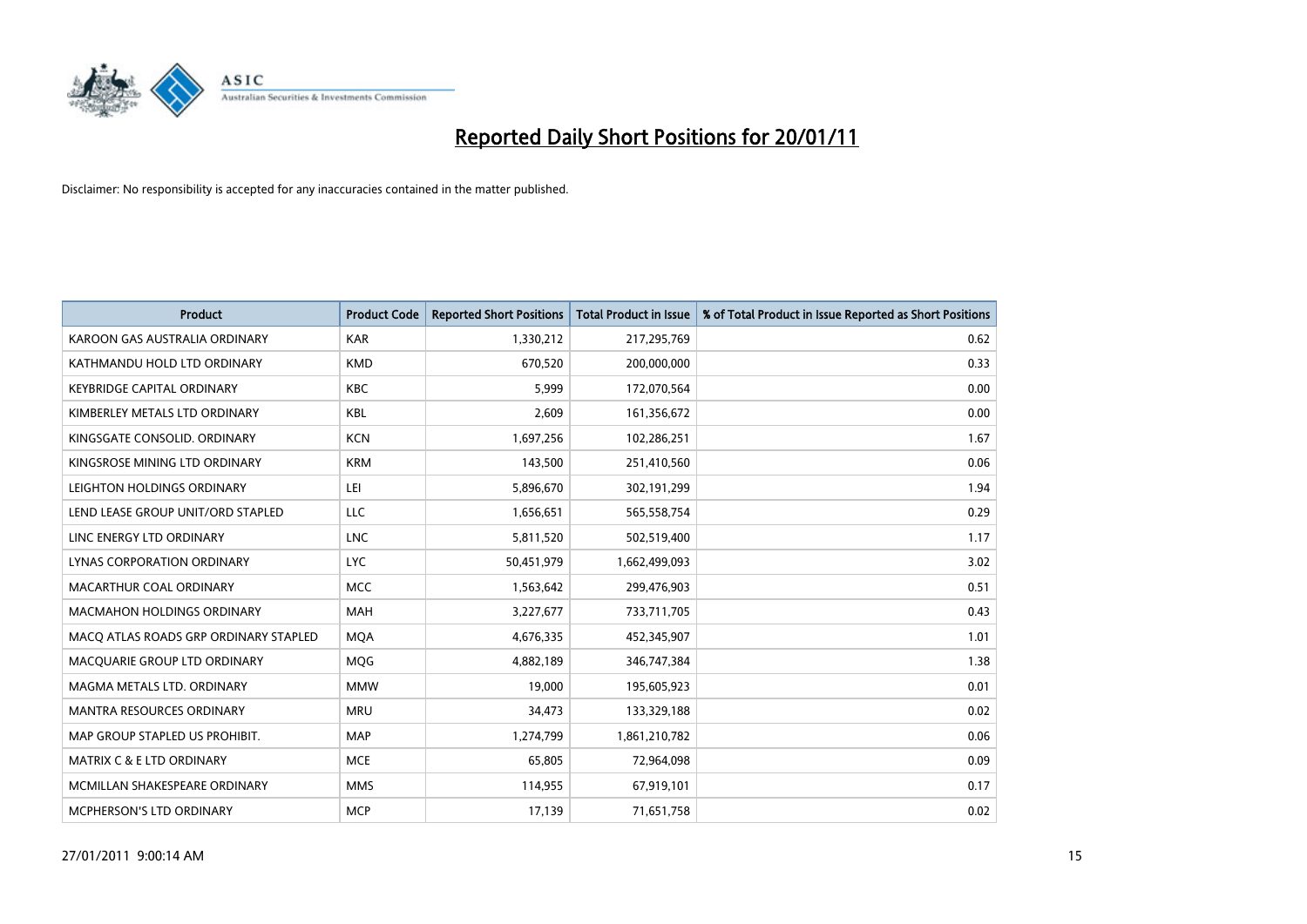

| Product                           | <b>Product Code</b> | <b>Reported Short Positions</b> | Total Product in Issue | % of Total Product in Issue Reported as Short Positions |
|-----------------------------------|---------------------|---------------------------------|------------------------|---------------------------------------------------------|
| MEDUSA MINING LTD ORDINARY        | <b>MML</b>          | 2,823,467                       | 188,233,911            | 1.50                                                    |
| MELBOURNE IT LIMITED ORDINARY     | <b>MLB</b>          | 136,142                         | 80,031,955             | 0.17                                                    |
| MEO AUSTRALIA LTD ORDINARY        | <b>MEO</b>          | 1,441,994                       | 539,913,260            | 0.26                                                    |
| MERMAID MARINE ORDINARY           | <b>MRM</b>          | 269,560                         | 213,669,828            | 0.12                                                    |
| MESOBLAST LIMITED ORDINARY        | <b>MSB</b>          | 123,922                         | 252,645,506            | 0.05                                                    |
| METALS X LIMITED ORDINARY         | <b>MLX</b>          | 326,940                         | 1,365,661,782          | 0.03                                                    |
| METCASH LIMITED ORDINARY          | <b>MTS</b>          | 27,808,500                      | 768,801,639            | 3.64                                                    |
| METGASCO LIMITED ORDINARY         | <b>MEL</b>          | 235,435                         | 252,460,972            | 0.09                                                    |
| MICLYN EXP OFFSHR ORDINARY        | <b>MIO</b>          | 115,464                         | 271,700,000            | 0.04                                                    |
| MINARA RESOURCES ORDINARY         | <b>MRE</b>          | 9,493,536                       | 1,167,783,517          | 0.80                                                    |
| MINCOR RESOURCES NL ORDINARY      | <b>MCR</b>          | 617,240                         | 200,608,804            | 0.31                                                    |
| MINEMAKERS LIMITED ORDINARY       | <b>MAK</b>          | 16,292                          | 227,003,950            | 0.01                                                    |
| MINERAL DEPOSITS ORDINARY         | <b>MDL</b>          | 227,232                         | 60,768,582             | 0.37                                                    |
| MINERAL RESOURCES, ORDINARY       | <b>MIN</b>          | 152,308                         | 168,812,735            | 0.10                                                    |
| MIRABELA NICKEL LTD ORDINARY      | <b>MBN</b>          | 9,086,236                       | 491,561,237            | 1.84                                                    |
| MIRVAC GROUP STAPLED SECURITIES   | <b>MGR</b>          | 6,138,758                       | 3,415,819,357          | 0.17                                                    |
| MOLOPO ENERGY LTD ORDINARY        | <b>MPO</b>          | 1,804,117                       | 250,972,584            | 0.72                                                    |
| MOLY MINES LIMITED ORDINARY       | <b>MOL</b>          | 15,400                          | 365,722,323            | 0.00                                                    |
| MONADELPHOUS GROUP ORDINARY       | <b>MND</b>          | 506,719                         | 87,556,827             | 0.57                                                    |
| <b>MOUNT GIBSON IRON ORDINARY</b> | <b>MGX</b>          | 5,205,764                       | 1,082,570,693          | 0.48                                                    |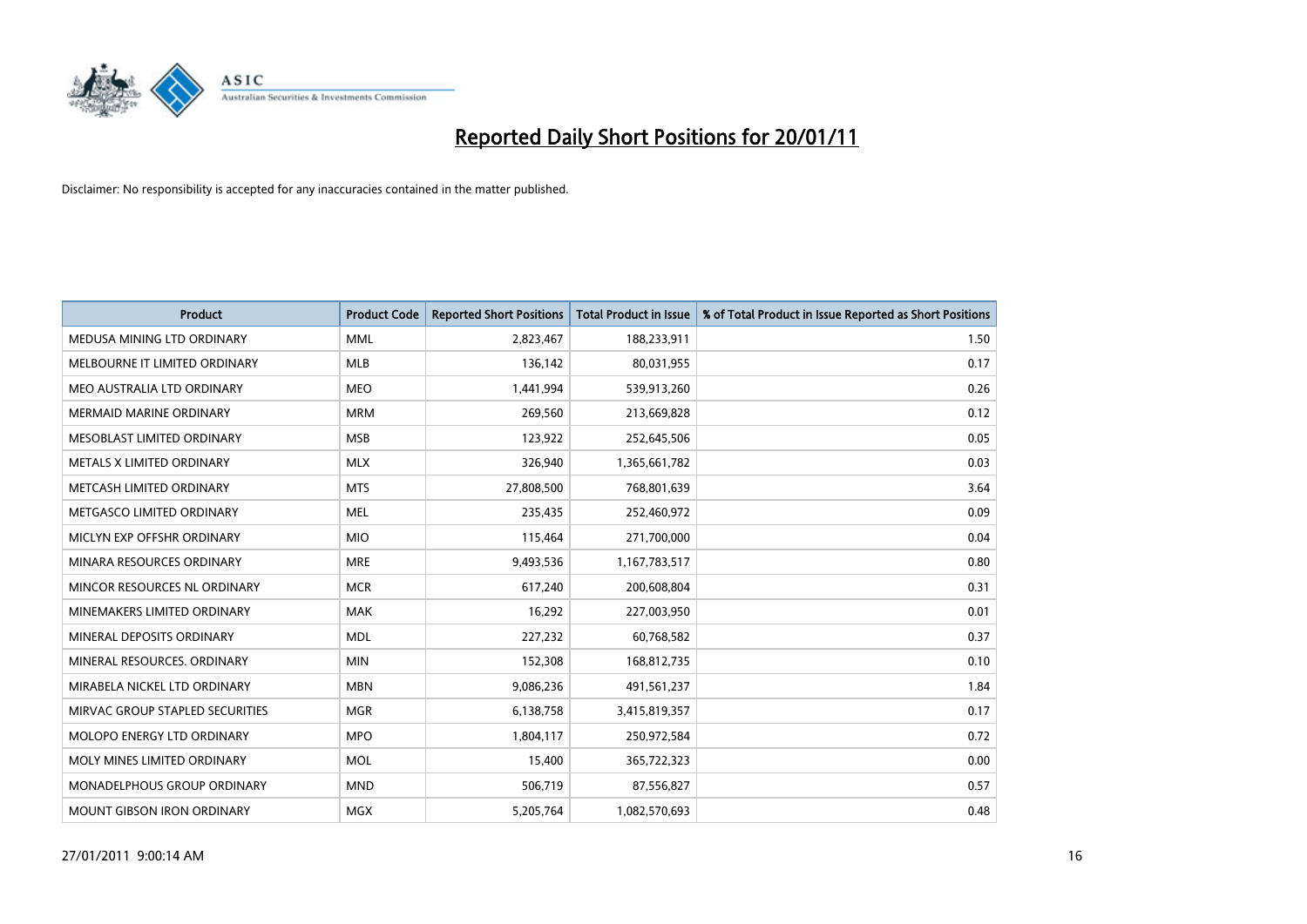

| Product                                 | <b>Product Code</b> | <b>Reported Short Positions</b> | Total Product in Issue | % of Total Product in Issue Reported as Short Positions |
|-----------------------------------------|---------------------|---------------------------------|------------------------|---------------------------------------------------------|
| MULTIPLEX SITES SITES                   | <b>MXUPA</b>        | 47                              | 4,500,000              | 0.00                                                    |
| MURCHISON METALS LTD ORDINARY           | <b>MMX</b>          | 12,163,067                      | 435,884,268            | 2.78                                                    |
| <b>MYER HOLDINGS LTD ORDINARY</b>       | <b>MYR</b>          | 18,681,346                      | 582,297,884            | 3.19                                                    |
| MYSTATE LIMITED ORDINARY                | <b>MYS</b>          | 1,400                           | 67,439,158             | 0.00                                                    |
| NAMOI COTTON CO-OP CO-OPERATIVE CAP.UNT | <b>NAM</b>          | 205,227                         | 96,978,836             | 0.21                                                    |
| NATIONAL AUST. BANK ORDINARY            | <b>NAB</b>          | 10,835,211                      | 2,169,575,514          | 0.49                                                    |
| NATURAL FUEL LIMITED ORDINARY           | <b>NFL</b>          |                                 | 721,912                | 0.00                                                    |
| NAVITAS LIMITED ORDINARY                | <b>NVT</b>          | 2,072,698                       | 368,766,367            | 0.54                                                    |
| NEPTUNE MARINE ORDINARY                 | <b>NMS</b>          | 1,564,724                       | 442,245,734            | 0.35                                                    |
| NEW GUINEA ENERGY ORDINARY              | <b>NGE</b>          | 28.331                          | 781,275,586            | 0.00                                                    |
| NEW HOPE CORPORATION ORDINARY           | <b>NHC</b>          | 688,069                         | 830,230,549            | 0.09                                                    |
| NEWCREST MINING ORDINARY                | <b>NCM</b>          | 3,186,860                       | 765,211,675            | 0.37                                                    |
| NEWS CORP A NON-VOTING CDI              | <b>NWSLV</b>        | 104,858                         | 1,828,217,583          | 0.01                                                    |
| NEWS CORP B VOTING CDI                  | <b>NWS</b>          | 7,908,282                       | 798,520,953            | 1.00                                                    |
| NEXBIS LIMITED ORDINARY                 | <b>NBS</b>          | 63,733                          | 798,356,704            | 0.01                                                    |
| NEXUS ENERGY LIMITED ORDINARY           | <b>NXS</b>          | 6,900,186                       | 1,020,257,304          | 0.67                                                    |
| NIB HOLDINGS LIMITED ORDINARY           | <b>NHF</b>          | 4,911                           | 466,777,666            | 0.00                                                    |
| NICK SCALI LIMITED ORDINARY             | <b>NCK</b>          | 35,846                          | 81,000,000             | 0.04                                                    |
| NIDO PETROLEUM ORDINARY                 | <b>NDO</b>          | 63,244                          | 1,340,630,321          | 0.00                                                    |
| NKWE PLATINUM 10C US COMMON             | <b>NKP</b>          | 143,173                         | 559,651,184            | 0.03                                                    |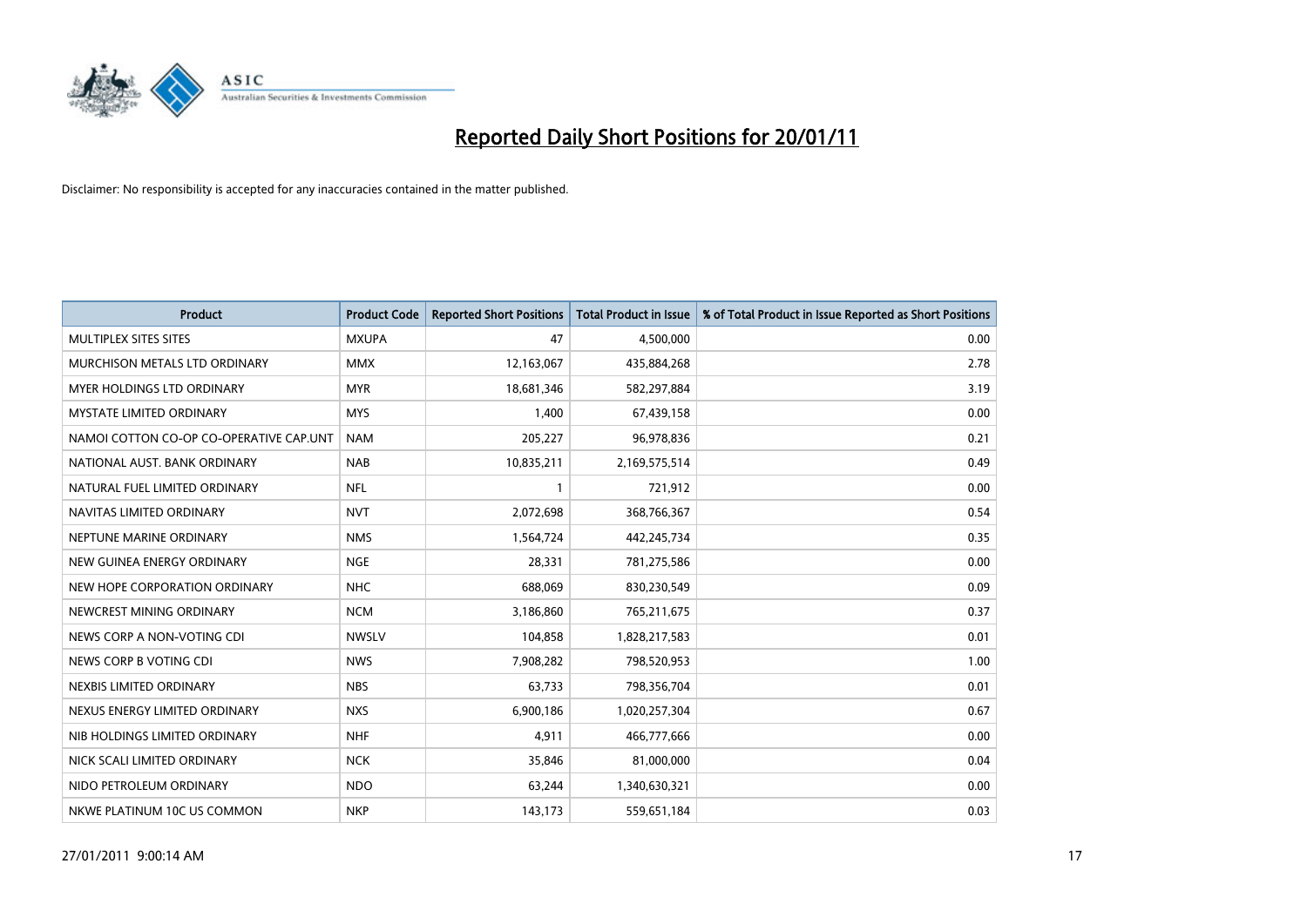

| <b>Product</b>                        | <b>Product Code</b> | <b>Reported Short Positions</b> | <b>Total Product in Issue</b> | % of Total Product in Issue Reported as Short Positions |
|---------------------------------------|---------------------|---------------------------------|-------------------------------|---------------------------------------------------------|
| NOBLE MINERAL RES ORDINARY            | <b>NMG</b>          | 313,743                         | 375,333,438                   | 0.08                                                    |
| NORTHERN CREST ORDINARY               | <b>NOC</b>          | 24,345                          | 116,074,781                   | 0.02                                                    |
| NORTHERN IRON LTD ORDINARY            | <b>NFE</b>          | 1,328,530                       | 336,084,863                   | 0.39                                                    |
| NRW HOLDINGS LIMITED ORDINARY         | <b>NWH</b>          | 719,981                         | 251,223,000                   | 0.28                                                    |
| NUFARM LIMITED ORDINARY               | <b>NUF</b>          | 6,488,484                       | 261,833,005                   | 2.46                                                    |
| NUPLEX INDUSTRIES ORDINARY            | <b>NPX</b>          | 88,106                          | 195,060,783                   | 0.05                                                    |
| OAKTON LIMITED ORDINARY               | <b>OKN</b>          | 772,321                         | 93,674,235                    | 0.83                                                    |
| OCEANAGOLD CORP. CHESS DEPOSITARY INT | <b>OGC</b>          | 866,507                         | 262,062,610                   | 0.32                                                    |
| OCEANIA CAPITAL LTD ORDINARY          | <b>OCP</b>          | 2,500                           | 91,921,295                    | 0.00                                                    |
| OIL SEARCH LTD ORDINARY               | OSH                 | 6,682,806                       | 1,312,888,303                 | 0.48                                                    |
| OM HOLDINGS LIMITED ORDINARY          | <b>OMH</b>          | 3,339,631                       | 503,085,150                   | 0.66                                                    |
| <b>ONESTEEL LIMITED ORDINARY</b>      | OST                 | 13,482,490                      | 1,334,723,421                 | 1.00                                                    |
| ORICA LIMITED ORDINARY                | ORI                 | 1,433,455                       | 363,189,836                   | 0.39                                                    |
| ORIGIN ENERGY ORDINARY                | <b>ORG</b>          | 2,524,455                       | 884,833,512                   | 0.27                                                    |
| OROCOBRE LIMITED ORDINARY             | <b>ORE</b>          | 19,332                          | 91,181,996                    | 0.02                                                    |
| OROTONGROUP LIMITED ORDINARY          | ORL                 | 8,303                           | 40,880,902                    | 0.02                                                    |
| OTTO ENERGY LIMITED ORDINARY          | <b>OEL</b>          | 109,204                         | 1,134,540,071                 | 0.01                                                    |
| OZ MINERALS ORDINARY                  | OZL                 | 19,892,943                      | 3,238,546,504                 | 0.57                                                    |
| <b>PACIFIC BRANDS ORDINARY</b>        | <b>PBG</b>          | 6,502,346                       | 931,386,248                   | 0.71                                                    |
| PALADIN ENERGY LTD ORDINARY           | <b>PDN</b>          | 21,228,933                      | 725,358,046                   | 2.91                                                    |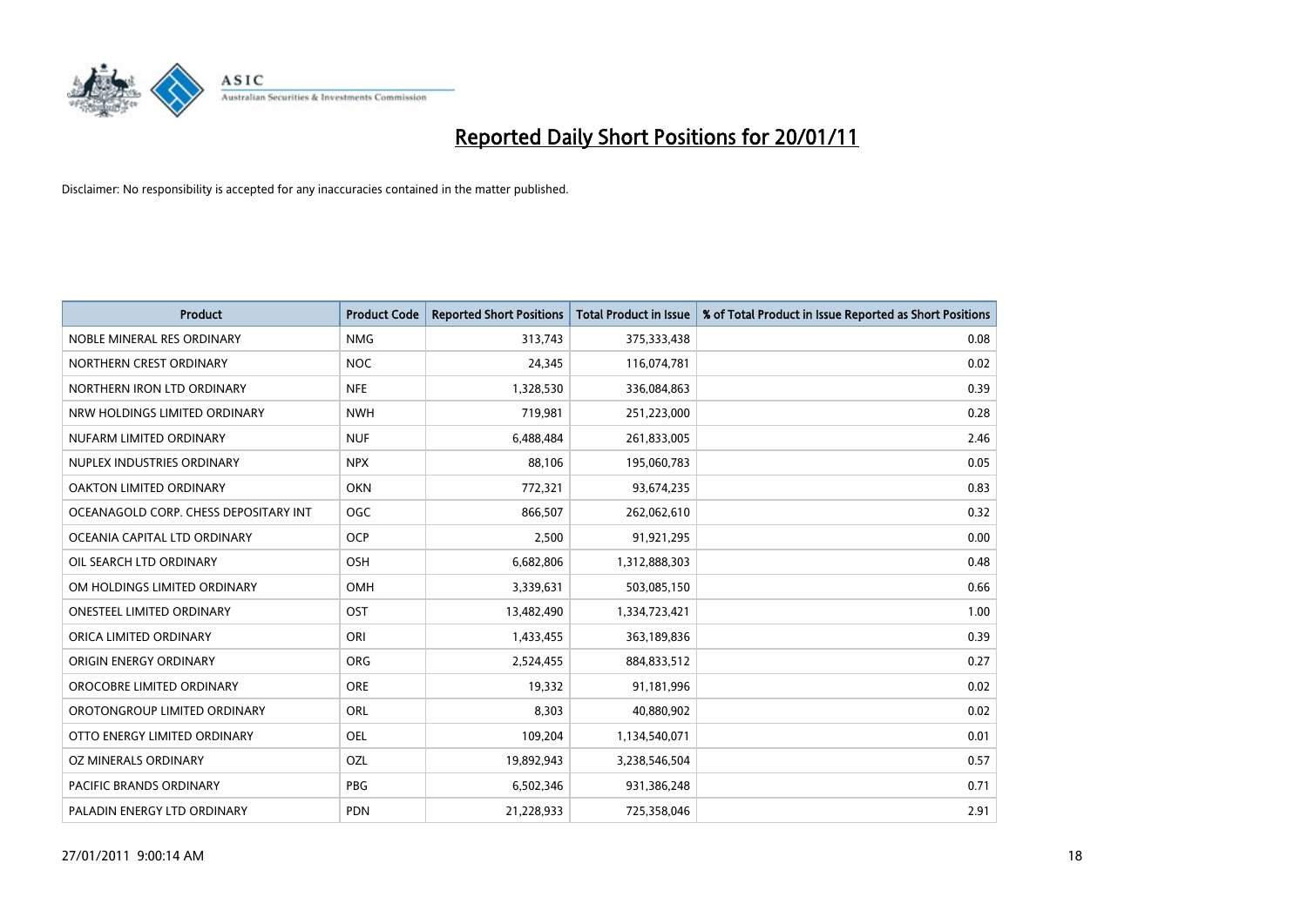![](_page_18_Picture_0.jpeg)

| <b>Product</b>                | <b>Product Code</b> | <b>Reported Short Positions</b> | <b>Total Product in Issue</b> | % of Total Product in Issue Reported as Short Positions |
|-------------------------------|---------------------|---------------------------------|-------------------------------|---------------------------------------------------------|
| PANAUST LIMITED ORDINARY      | <b>PNA</b>          | 8,181,562                       | 2,955,176,819                 | 0.28                                                    |
| PANORAMIC RESOURCES ORDINARY  | PAN                 | 1,328,896                       | 206,500,342                   | 0.64                                                    |
| PAPERLINX LIMITED ORDINARY    | <b>PPX</b>          | 21,243,372                      | 603,580,761                   | 3.52                                                    |
| PAPILLON RES LTD ORDINARY     | PIR                 | 262,453                         | 179,389,030                   | 0.15                                                    |
| PATTIES FOODS LTD ORDINARY    | PFL                 |                                 | 138,908,853                   | 0.00                                                    |
| PEET LIMITED ORDINARY         | <b>PPC</b>          | 222,012                         | 302,965,804                   | 0.07                                                    |
| PENINSULA ENERGY LTD ORDINARY | <b>PEN</b>          | 5,000                           | 1,943,189,657                 | 0.00                                                    |
| PERILYA LIMITED ORDINARY      | PEM                 | 606,294                         | 526,075,563                   | 0.11                                                    |
| PERPETUAL LIMITED ORDINARY    | PPT                 | 2,315,403                       | 44,140,166                    | 5.27                                                    |
| PERSEUS MINING LTD ORDINARY   | PRU                 | 856,454                         | 422,837,088                   | 0.20                                                    |
| PETSEC ENERGY ORDINARY        | <b>PSA</b>          | 223,332                         | 231,283,622                   | 0.10                                                    |
| PHARMAXIS LTD ORDINARY        | <b>PXS</b>          | 1,164,459                       | 226,127,809                   | 0.52                                                    |
| PHOTON GROUP LTD ORDINARY     | PGA                 | 250,510                         | 1,540,543,357                 | 0.02                                                    |
| PIKE RIVER COAL ORDINARY      | <b>PRC</b>          | 257,595                         | 405,513,933                   | 0.06                                                    |
| PLATINUM ASSET ORDINARY       | <b>PTM</b>          | 6,052,453                       | 561,347,878                   | 1.07                                                    |
| PLATINUM AUSTRALIA ORDINARY   | <b>PLA</b>          | 5,743,705                       | 392,430,039                   | 1.47                                                    |
| PLATINUM CAPITAL LTD ORDINARY | <b>PMC</b>          |                                 | 163,732,888                   | 0.00                                                    |
| PMP LIMITED ORDINARY          | <b>PMP</b>          | 183,567                         | 335,338,483                   | 0.04                                                    |
| PORT BOUVARD LIMITED ORDINARY | PBD                 | 6,754                           | 593,868,295                   | 0.00                                                    |
| PREMIER INVESTMENTS ORDINARY  | <b>PMV</b>          | 214,421                         | 155,030,045                   | 0.13                                                    |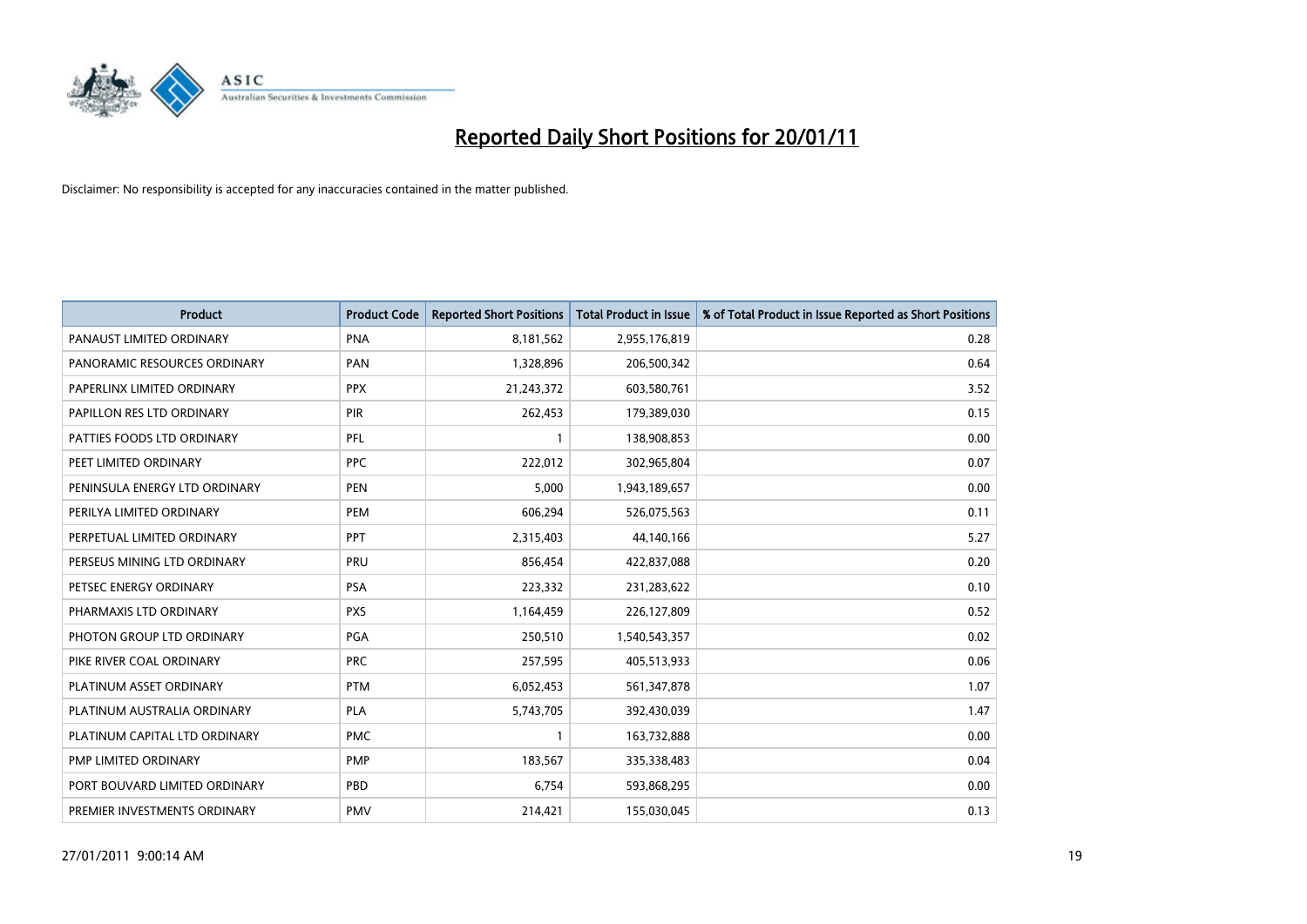![](_page_19_Picture_0.jpeg)

| Product                              | <b>Product Code</b> | <b>Reported Short Positions</b> | <b>Total Product in Issue</b> | % of Total Product in Issue Reported as Short Positions |
|--------------------------------------|---------------------|---------------------------------|-------------------------------|---------------------------------------------------------|
| PRIMA BIOMED LTD ORDINARY            | <b>PRR</b>          | 221,684                         | 763,949,464                   | 0.03                                                    |
| PRIMARY HEALTH CARE ORDINARY         | PRY                 | 10,373,946                      | 496,043,188                   | 2.10                                                    |
| PRIME INFR GROUP. STAPLED SECURITIES | PIH                 | 308,735                         | 351,776,795                   | 0.09                                                    |
| PRIME MEDIA GRP LTD ORDINARY         | <b>PRT</b>          | 2                               | 366,330,303                   | 0.00                                                    |
| PROGEN PHARMACEUTIC ORDINARY         | PGL                 | 151,596                         | 24,709,097                    | 0.61                                                    |
| PROGRAMMED ORDINARY                  | <b>PRG</b>          | 269,230                         | 118,169,908                   | 0.23                                                    |
| <b>PSIVIDA CORP CDI 1:1</b>          | <b>PVA</b>          | 6,878                           | 7,656,004                     | 0.09                                                    |
| <b>QANTAS AIRWAYS ORDINARY</b>       | QAN                 | 21,293,171                      | 2,265,123,620                 | 0.95                                                    |
| OBE INSURANCE GROUP ORDINARY         | <b>OBE</b>          | 16,991,600                      | 1,051,710,910                 | 1.61                                                    |
| OR NATIONAL LIMITED ORDINARY         | <b>ORN</b>          | 19,912,558                      | 2,440,000,000                 | 0.78                                                    |
| RAMELIUS RESOURCES ORDINARY          | <b>RMS</b>          | 37,248                          | 291,208,795                   | 0.01                                                    |
| RAMSAY HEALTH CARE ORDINARY          | <b>RHC</b>          | 2,641,336                       | 202,081,252                   | 1.29                                                    |
| RANGE RESOURCES LTD ORDINARY         | <b>RRS</b>          | 1,249,122                       | 1,227,748,826                 | 0.10                                                    |
| <b>RCR TOMLINSON ORDINARY</b>        | <b>RCR</b>          | 68,067                          | 131,892,672                   | 0.05                                                    |
| <b>REA GROUP ORDINARY</b>            | <b>REA</b>          | 28,796                          | 129,691,280                   | 0.01                                                    |
| RECKON LIMITED ORDINARY              | <b>RKN</b>          | 1,982                           | 133,384,060                   | 0.00                                                    |
| RED FORK ENERGY ORDINARY             | <b>RFE</b>          | 7,696                           | 139,535,000                   | 0.01                                                    |
| REDFLEX HOLDINGS ORDINARY            | <b>RDF</b>          | 858                             | 110,345,599                   | 0.00                                                    |
| <b>REED RESOURCES LTD ORDINARY</b>   | <b>RDR</b>          | 268,205                         | 193,271,768                   | 0.14                                                    |
| REGIS RESOURCES ORDINARY             | <b>RRL</b>          | 1,329,224                       | 430,743,915                   | 0.30                                                    |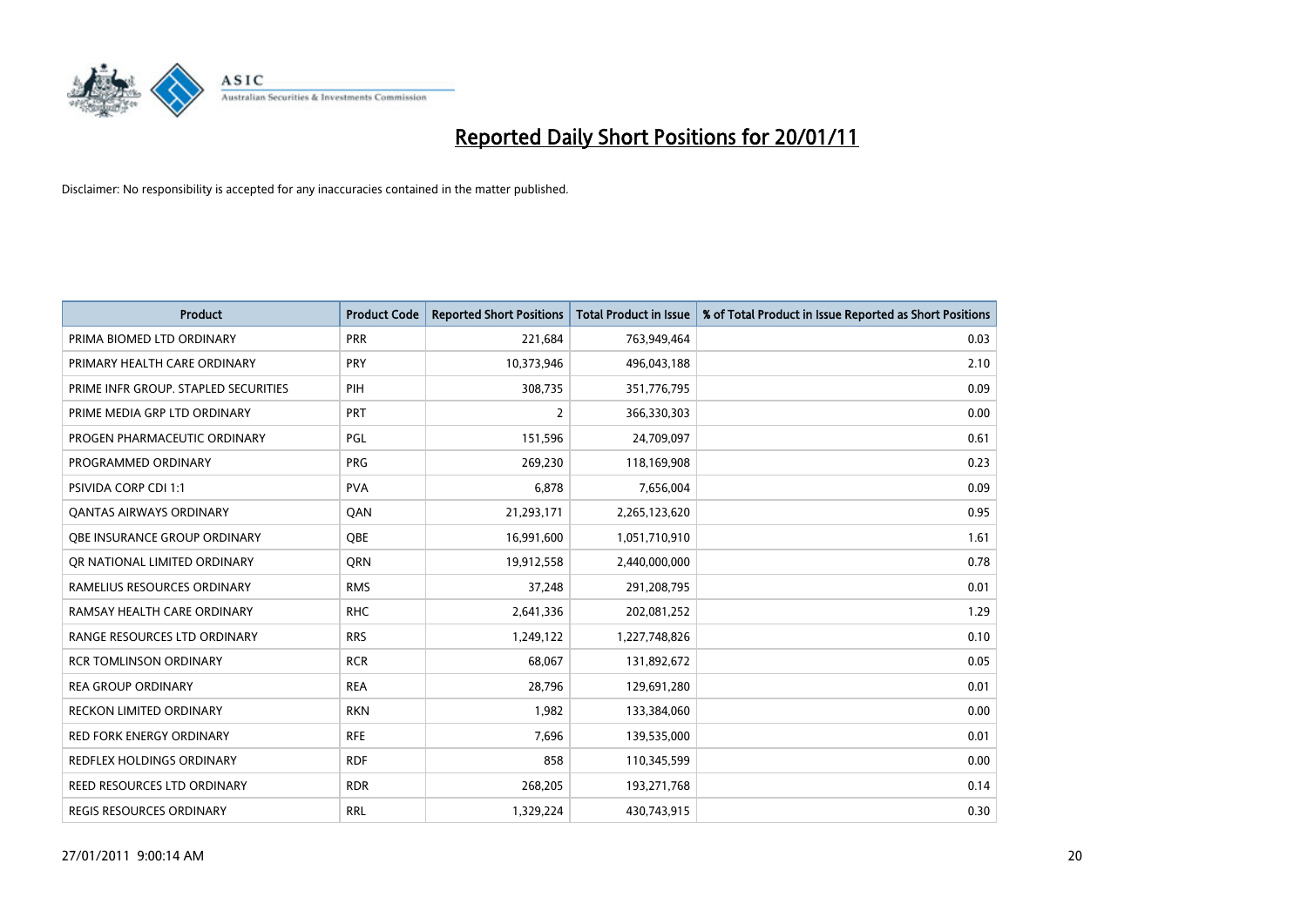![](_page_20_Picture_0.jpeg)

| <b>Product</b>                     | <b>Product Code</b> | <b>Reported Short Positions</b> | <b>Total Product in Issue</b> | % of Total Product in Issue Reported as Short Positions |
|------------------------------------|---------------------|---------------------------------|-------------------------------|---------------------------------------------------------|
| RESMED INC CDI 10:1                | <b>RMD</b>          | 7,411,489                       | 1,516,163,980                 | 0.48                                                    |
| RESOLUTE MINING ORDINARY           | <b>RSG</b>          | 2,792,303                       | 464,925,930                   | 0.59                                                    |
| RESOURCE AND INVEST. ORDINARY      | <b>RNI</b>          | 20,700                          | 119,405,974                   | 0.02                                                    |
| RESOURCE GENERATION ORDINARY       | <b>RES</b>          | 191,326                         | 243,900,530                   | 0.07                                                    |
| REVERSE CORP LIMITED ORDINARY      | <b>REF</b>          | 25,141                          | 92,382,175                    | 0.03                                                    |
| REX MINERALS LIMITED ORDINARY      | <b>RXM</b>          | 80.000                          | 150,317,460                   | 0.05                                                    |
| <b>RHG LIMITED ORDINARY</b>        | <b>RHG</b>          | 63,914                          | 318,745,978                   | 0.01                                                    |
| <b>RIDLEY CORPORATION ORDINARY</b> | <b>RIC</b>          | 53,937                          | 307,817,071                   | 0.02                                                    |
| RIO TINTO LIMITED ORDINARY         | <b>RIO</b>          | 16,270,881                      | 435,758,720                   | 3.71                                                    |
| RIVERCITY MOTORWAY STAPLED         | <b>RCY</b>          | 132,000                         | 957,010,115                   | 0.01                                                    |
| RIVERSDALE MINING ORDINARY         | <b>RIV</b>          | 1,213,005                       | 236,696,188                   | 0.51                                                    |
| ROC OIL COMPANY ORDINARY           | <b>ROC</b>          | 6,123,434                       | 713,154,560                   | 0.86                                                    |
| <b>RP DATA LTD ORDINARY</b>        | <b>RPX</b>          | 37,643                          | 149,246,421                   | 0.03                                                    |
| <b>RURALCO HOLDINGS ORDINARY</b>   | <b>RHL</b>          | 69,261                          | 55,019,284                    | 0.13                                                    |
| SAI GLOBAL LIMITED ORDINARY        | SAI                 | 170,147                         | 197,910,346                   | 0.06                                                    |
| SALMAT LIMITED ORDINARY            | <b>SLM</b>          | 79,684                          | 159,749,049                   | 0.05                                                    |
| SANDFIRE RESOURCES ORDINARY        | <b>SFR</b>          | 53,327                          | 148, 167, 539                 | 0.03                                                    |
| <b>SANTOS LTD ORDINARY</b>         | <b>STO</b>          | 4,358,629                       | 874,177,027                   | 0.49                                                    |
| SARACEN MINERAL ORDINARY           | SAR                 | 349,401                         | 492,151,415                   | 0.06                                                    |
| SDI LIMITED ORDINARY               | SDI                 | 4,828                           | 118,865,530                   | 0.00                                                    |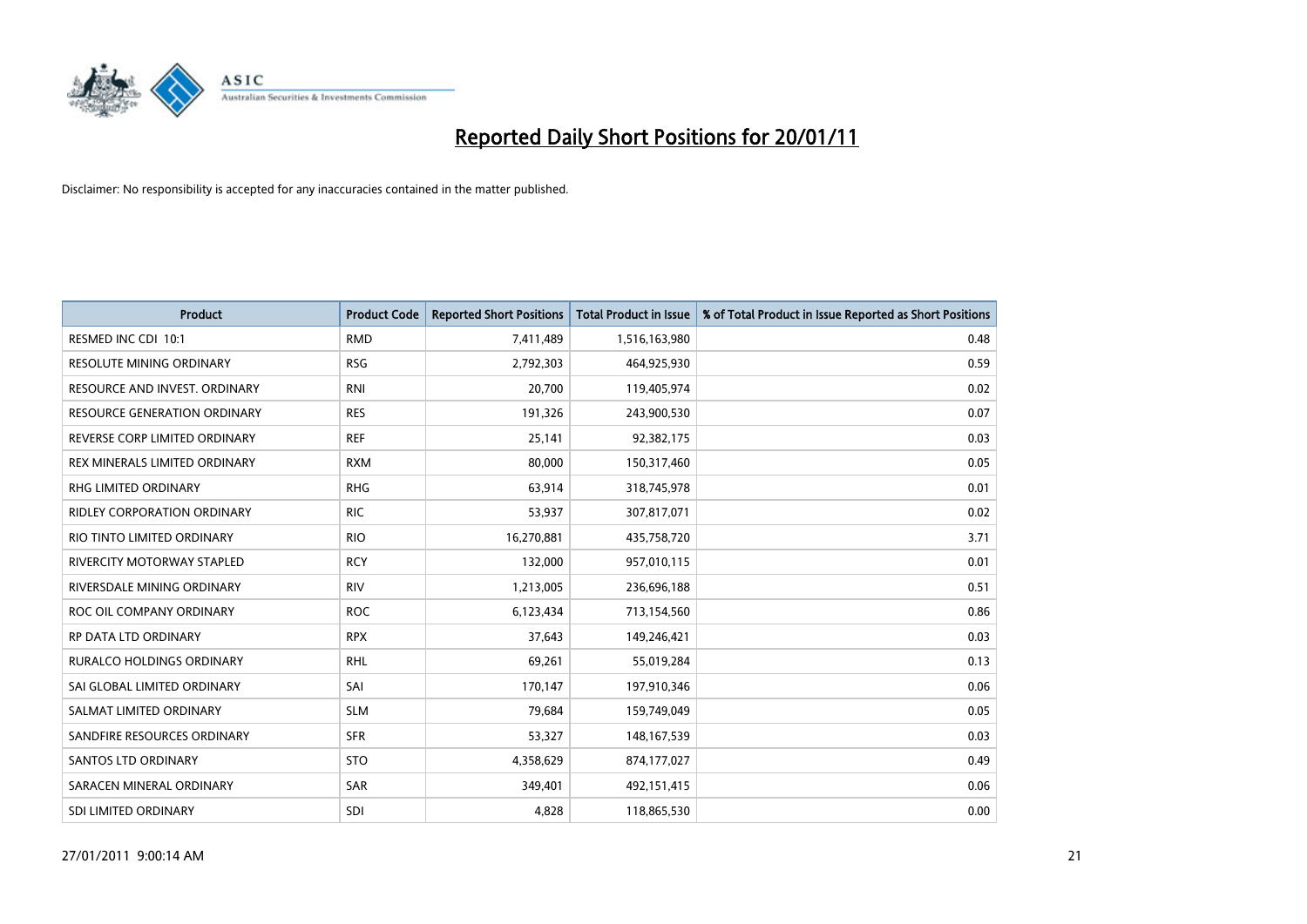![](_page_21_Picture_0.jpeg)

| <b>Product</b>                           | <b>Product Code</b> | <b>Reported Short Positions</b> | <b>Total Product in Issue</b> | % of Total Product in Issue Reported as Short Positions |
|------------------------------------------|---------------------|---------------------------------|-------------------------------|---------------------------------------------------------|
| SEDGMAN LIMITED ORDINARY                 | <b>SDM</b>          | 323,416                         | 207,997,898                   | 0.15                                                    |
| SEEK LIMITED ORDINARY                    | <b>SEK</b>          | 2,786,477                       | 336,584,488                   | 0.82                                                    |
| SENETAS CORPORATION ORDINARY             | <b>SEN</b>          | 756,999                         | 463,105,195                   | 0.16                                                    |
| SERVCORP LIMITED ORDINARY                | SRV                 | 154,460                         | 98,440,807                    | 0.15                                                    |
| SERVICE STREAM ORDINARY                  | <b>SSM</b>          | 344,663                         | 283,418,867                   | 0.12                                                    |
| SEVEN GROUP HOLDINGS ORDINARY            | <b>SVW</b>          | 197,021                         | 305,410,281                   | 0.06                                                    |
| SIGMA PHARMACEUTICAL ORDINARY            | <b>SIP</b>          | 11,082,004                      | 1,178,626,572                 | 0.96                                                    |
| <b>SILEX SYSTEMS ORDINARY</b>            | <b>SLX</b>          | 175,856                         | 166,106,391                   | 0.10                                                    |
| SILVER LAKE RESOURCE ORDINARY            | <b>SLR</b>          | 299,448                         | 178,882,838                   | 0.17                                                    |
| SIMS METAL MGMT LTD ORDINARY             | SGM                 | 3,515,294                       | 204,921,757                   | 1.73                                                    |
| SINGAPORE TELECOMM. CHESS DEPOSITARY INT | SGT                 | 4,486,610                       | 323,457,097                   | 1.38                                                    |
| SKILLED GROUP LTD ORDINARY               | <b>SKE</b>          | 188,417                         | 190,738,408                   | 0.09                                                    |
| SKY CITY ENTERTAIN, ORDINARY             | <b>SKC</b>          | 3,130,742                       | 575,114,687                   | 0.54                                                    |
| <b>SKY NETWORK ORDINARY</b>              | <b>SKT</b>          | 258,144                         | 389,139,785                   | 0.07                                                    |
| SMS MANAGEMENT, ORDINARY                 | <b>SMX</b>          | 147,813                         | 67,661,358                    | 0.22                                                    |
| SONIC HEALTHCARE ORDINARY                | <b>SHL</b>          | 5,571,907                       | 388,429,875                   | 1.45                                                    |
| SOUL PATTINSON (W.H) ORDINARY            | SOL                 | 29,609                          | 238,640,580                   | 0.01                                                    |
| SOUTH BOULDER MINES ORDINARY             | <b>STB</b>          | 15,215                          | 75,685,688                    | 0.02                                                    |
| SP AUSNET STAPLED SECURITIES             | <b>SPN</b>          | 8,998,006                       | 2,795,115,439                 | 0.33                                                    |
| SPARK INFRASTRUCTURE STAPLED NOTE & UNIT | SKI                 | 9,464,679                       | 1,326,734,264                 | 0.70                                                    |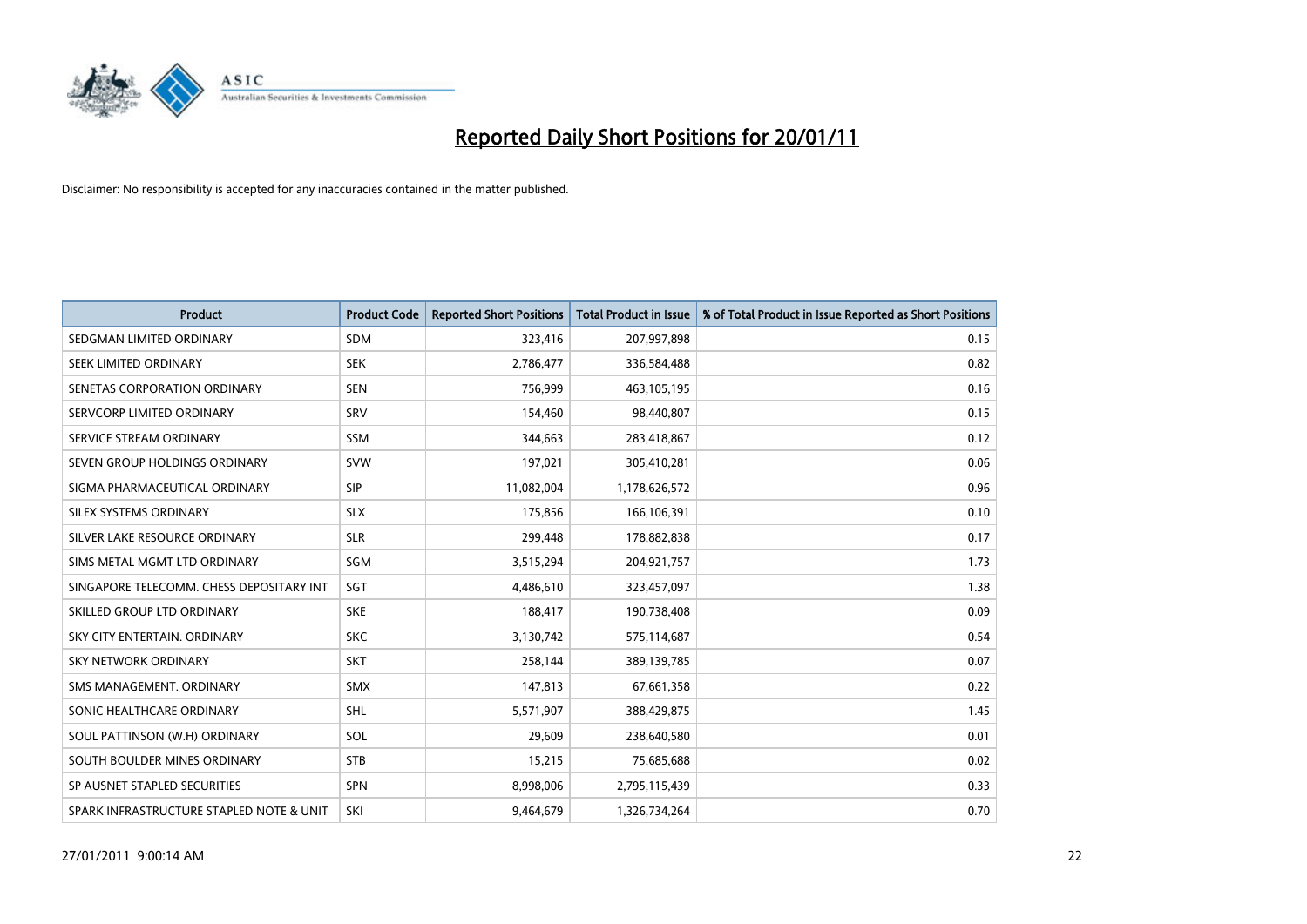![](_page_22_Picture_0.jpeg)

| <b>Product</b>                    | <b>Product Code</b> | <b>Reported Short Positions</b> | <b>Total Product in Issue</b> | % of Total Product in Issue Reported as Short Positions |
|-----------------------------------|---------------------|---------------------------------|-------------------------------|---------------------------------------------------------|
| SPDR 200 FUND ETF UNITS           | <b>STW</b>          | 8                               | 58,239,159                    | 0.00                                                    |
| SPECIALTY FASHION ORDINARY        | <b>SFH</b>          | 1,822,023                       | 191,268,264                   | 0.95                                                    |
| SPHERE MINERALS LTD ORDINARY      | <b>SPH</b>          | 7,507                           | 171,348,151                   | 0.00                                                    |
| SPOTLESS GROUP LTD ORDINARY       | <b>SPT</b>          | 3,071,977                       | 261,070,153                   | 1.18                                                    |
| ST BARBARA LIMITED ORDINARY       | <b>SBM</b>          | 1,577,772                       | 325,615,389                   | 0.49                                                    |
| STAGING CONNECTIONS ORDINARY      | <b>STG</b>          | 2,917,189                       | 78,317,726                    | 3.72                                                    |
| STANMORE COAL LTD ORDINARY        | <b>SMR</b>          | 17,998                          | 86,750,738                    | 0.02                                                    |
| STH AMERICAN COR LTD ORDINARY     | SAY                 | 9,200                           | 233,651,371                   | 0.00                                                    |
| STHN CROSS MEDIA ORDINARY         | SXL                 | 486,267                         | 378,827,750                   | 0.12                                                    |
| STOCKLAND UNITS/ORD STAPLED       | SGP                 | 11,583,386                      | 2,383,036,717                 | 0.47                                                    |
| STRAITS RESOURCES ORDINARY        | <b>SRL</b>          | 3,027,635                       | 255,203,613                   | 1.17                                                    |
| STRATEGIC ENERGY ORDINARY         | <b>SER</b>          | 30,000                          | 330,622,499                   | 0.01                                                    |
| STW COMMUNICATIONS ORDINARY       | SGN                 | 365,400                         | 364,310,964                   | 0.11                                                    |
| <b>SUNCORP GROUP LTD ORDINARY</b> | <b>SUN</b>          | 3,761,924                       | 1,281,390,524                 | 0.29                                                    |
| SUNDANCE RESOURCES ORDINARY       | SDL                 | 11,256,345                      | 2,711,645,932                 | 0.41                                                    |
| SUNLAND GROUP LTD ORDINARY        | <b>SDG</b>          | 66,385                          | 226,093,183                   | 0.02                                                    |
| SUPER RET REP LTD ORDINARY        | SUL                 | 115,088                         | 129,002,619                   | 0.09                                                    |
| SWICK MINING ORDINARY             | <b>SWK</b>          | 1,548                           | 236,724,970                   | 0.00                                                    |
| SYMEX HOLDINGS ORDINARY           | <b>SYM</b>          | 6,633                           | 125,037,628                   | 0.01                                                    |
| TABCORP HOLDINGS LTD ORDINARY     | <b>TAH</b>          | 1,748,624                       | 684,918,140                   | 0.25                                                    |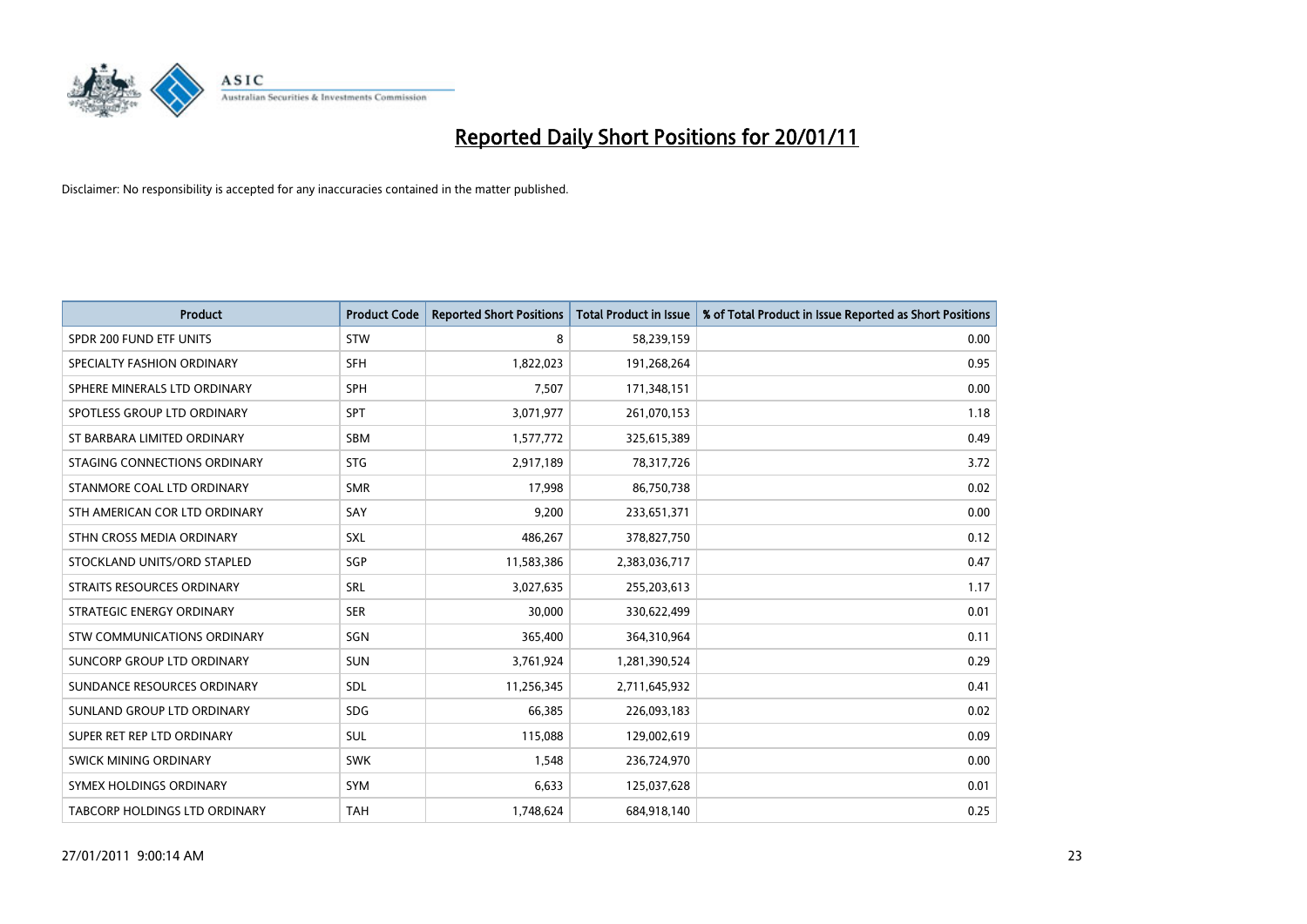![](_page_23_Picture_0.jpeg)

| <b>Product</b>                      | <b>Product Code</b> | <b>Reported Short Positions</b> | Total Product in Issue | % of Total Product in Issue Reported as Short Positions |
|-------------------------------------|---------------------|---------------------------------|------------------------|---------------------------------------------------------|
| <b>TALENT2 INTERNATION ORDINARY</b> | <b>TWO</b>          | 7                               | 141,702,125            | 0.00                                                    |
| TANAMI GOLD NL ORDINARY             | <b>TAM</b>          | 14,358                          | 260,947,676            | 0.01                                                    |
| TAP OIL LIMITED ORDINARY            | <b>TAP</b>          | 411,903                         | 240,967,311            | 0.18                                                    |
| TASSAL GROUP LIMITED ORDINARY       | <b>TGR</b>          | 131,439                         | 146,304,404            | 0.08                                                    |
| <b>TATTS GROUP LTD ORDINARY</b>     | <b>TTS</b>          | 11,013,218                      | 1,300,888,465          | 0.84                                                    |
| <b>TELECOM CORPORATION ORDINARY</b> | <b>TEL</b>          | 17,764,683                      | 1,924,622,088          | 0.92                                                    |
| TELSTRA CORPORATION, ORDINARY       | <b>TLS</b>          | 9,774,493                       | 12,443,074,357         | 0.07                                                    |
| TEN NETWORK HOLDINGS ORDINARY       | <b>TEN</b>          | 13,768,916                      | 1,045,236,720          | 1.32                                                    |
| TERANGA GOLD CORP CDI 1:1           | <b>TGZ</b>          | 384,817                         | 156,154,864            | 0.25                                                    |
| TERRAMIN AUSTRALIA, ORDINARY        | <b>TZN</b>          | 260,436                         | 167,315,574            | 0.15                                                    |
| TFS CORPORATION LTD ORDINARY        | <b>TFC</b>          | 64,242                          | 227,360,909            | 0.02                                                    |
| THE REJECT SHOP ORDINARY            | <b>TRS</b>          | 280,096                         | 26,033,570             | 1.09                                                    |
| THOR MINING PLC CHESS DEPOSITARY    | <b>THR</b>          | 2,307                           | 288,754,017            | 0.00                                                    |
| THORN GROUP LIMITED ORDINARY        | <b>TGA</b>          | 8,893                           | 129,858,924            | 0.01                                                    |
| THUNDELARRA EXPLOR, ORDINARY        | <b>THX</b>          | 7,712                           | 153,412,482            | 0.01                                                    |
| TIGER RESOURCES ORDINARY            | <b>TGS</b>          | 163,189                         | 597,373,151            | 0.03                                                    |
| TIMBERCORP LIMITED ORDINARY         | <b>TIM</b>          | 90,074                          | 352,071,429            | 0.02                                                    |
| TISHMAN SPEYER UNITS                | <b>TSO</b>          | 114,500                         | 338,440,904            | 0.03                                                    |
| TNG LIMITED ORDINARY                | <b>TNG</b>          | 4,321                           | 258,055,076            | 0.00                                                    |
| TOLL HOLDINGS LTD ORDINARY          | <b>TOL</b>          | 14,791,226                      | 706,577,616            | 2.09                                                    |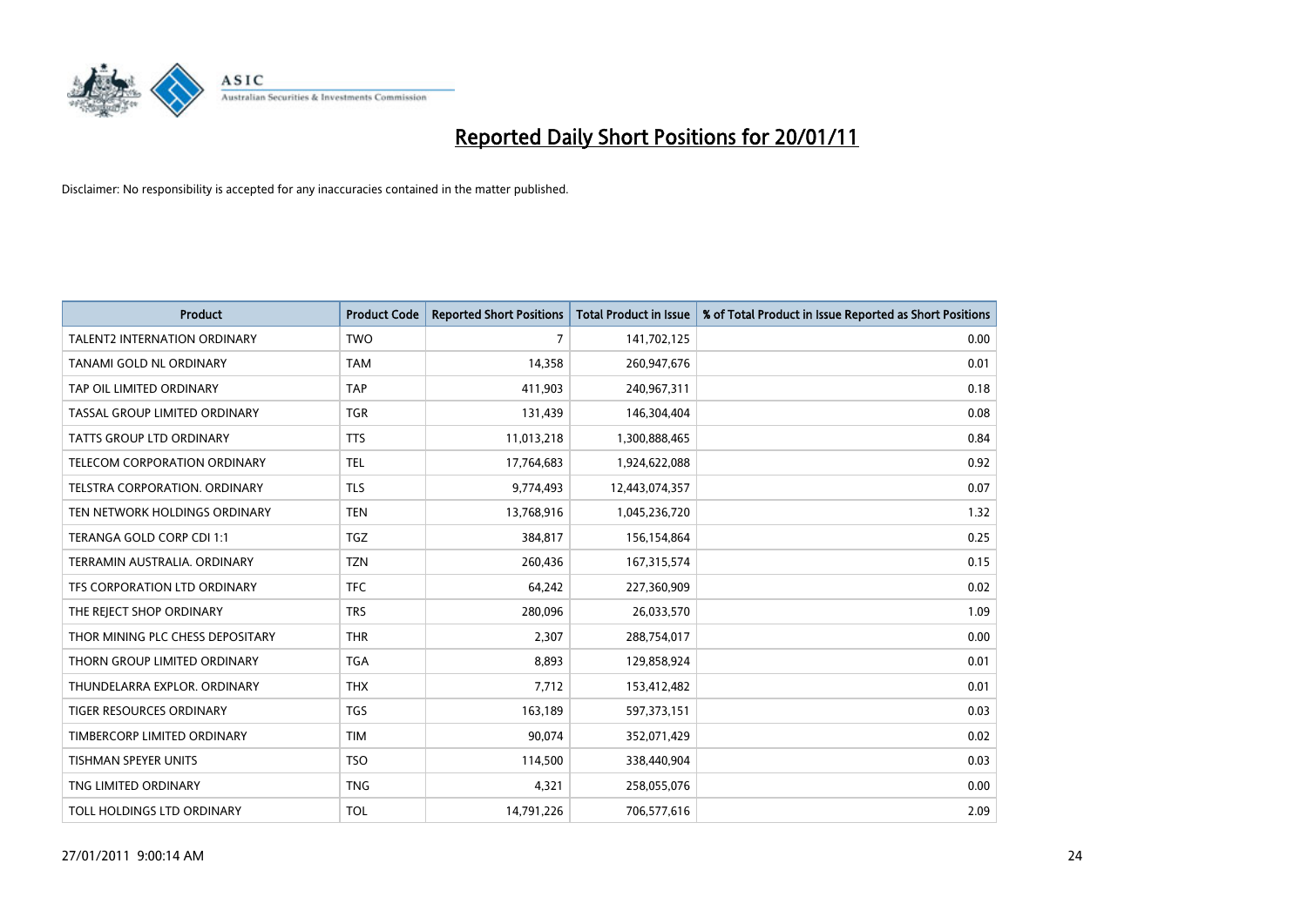![](_page_24_Picture_0.jpeg)

| <b>Product</b>                            | <b>Product Code</b> | <b>Reported Short Positions</b> | Total Product in Issue | % of Total Product in Issue Reported as Short Positions |
|-------------------------------------------|---------------------|---------------------------------|------------------------|---------------------------------------------------------|
| TORO ENERGY LIMITED ORDINARY              | <b>TOE</b>          | 35,404                          | 964,936,676            | 0.00                                                    |
| TOWER AUSTRALIA ORDINARY                  | <b>TAL</b>          | 196,141                         | 419,652,394            | 0.05                                                    |
| <b>TOWER LIMITED ORDINARY</b>             | <b>TWR</b>          | 690,119                         | 260,925,911            | 0.26                                                    |
| TOX FREE SOLUTIONS ORDINARY               | <b>TOX</b>          | 90,798                          | 91,855,500             | 0.09                                                    |
| TPG TELECOM LIMITED ORDINARY              | <b>TPM</b>          | 3,404,999                       | 775,522,421            | 0.43                                                    |
| TRANSFIELD SERV INFR STAPLED SECURITIES   | <b>TSI</b>          | 209,212                         | 434,862,971            | 0.05                                                    |
| <b>TRANSFIELD SERVICES ORDINARY</b>       | <b>TSE</b>          | 1,743,965                       | 516,941,447            | 0.33                                                    |
| TRANSPACIFIC INDUST, ORDINARY             | <b>TPI</b>          | 19,583,236                      | 960,638,735            | 2.02                                                    |
| TRANSURBAN GROUP TRIPLE STAPLED SEC.      | <b>TCL</b>          | 1,494,177                       | 1,441,290,633          | 0.10                                                    |
| TRINITY GROUP STAPLED SECURITIES          | <b>TCQ</b>          | 3,419                           | 231,701,539            | 0.00                                                    |
| TROY RESOURCES NL ORDINARY                | <b>TRY</b>          | 59,627                          | 87,494,823             | 0.07                                                    |
| UGL LIMITED ORDINARY                      | UGL                 | 7,454,608                       | 166,028,705            | 4.48                                                    |
| UNILIFE CORPORATION CDI US PROHIBITED     | <b>UNS</b>          | 139,404                         | 272,744,111            | 0.04                                                    |
| <b>UXC LIMITED ORDINARY</b>               | <b>UXC</b>          | 14,631                          | 305,789,718            | 0.00                                                    |
| VALAD PROPERTY GROUP STAPLED US PROHIBIT. | <b>VPG</b>          | 3,899,615                       | 115,108,116            | 3.39                                                    |
| <b>VDM GROUP LIMITED ORDINARY</b>         | <b>VMG</b>          | 11,116                          | 193,127,749            | 0.01                                                    |
| <b>VENTURE MINERALS ORDINARY</b>          | <b>VMS</b>          | 6,500                           | 220,943,592            | 0.00                                                    |
| VICTORIA PETROLEUM ORDINARY               | <b>VPE</b>          | 5,000                           | 588,424,680            | 0.00                                                    |
| <b>VIRGIN BLUE HOLDINGS ORDINARY</b>      | <b>VBA</b>          | 7,533,605                       | 2,210,197,600          | 0.35                                                    |
| VISION GROUP HLDGS ORDINARY               | <b>VGH</b>          | 78,000                          | 73,583,806             | 0.11                                                    |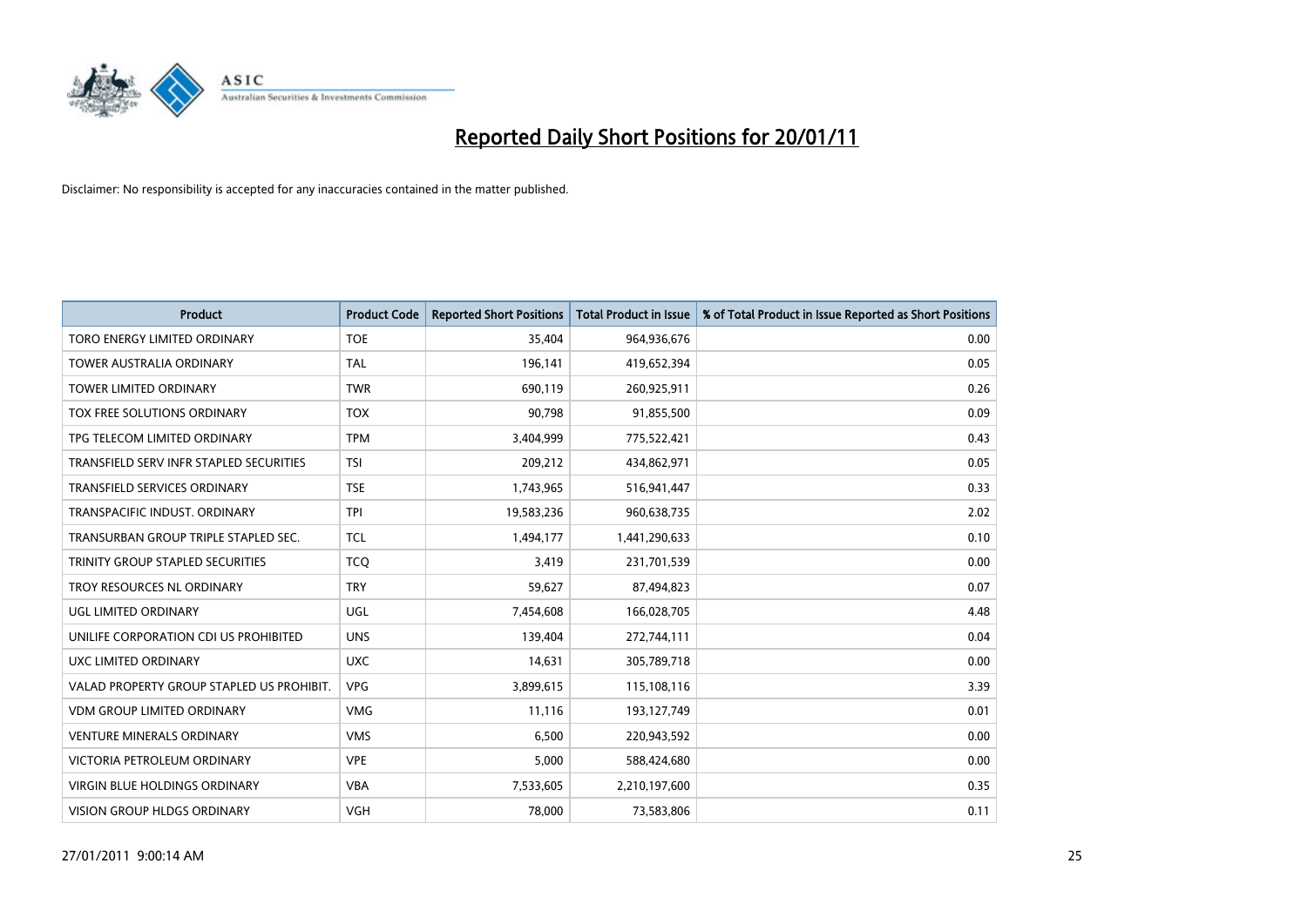![](_page_25_Picture_0.jpeg)

| <b>Product</b>                         | <b>Product Code</b> | <b>Reported Short Positions</b> | <b>Total Product in Issue</b> | % of Total Product in Issue Reported as Short Positions |
|----------------------------------------|---------------------|---------------------------------|-------------------------------|---------------------------------------------------------|
| <b>VITA GROUP LTD ORDINARY</b>         | <b>VTG</b>          | 75,190                          | 142,499,800                   | 0.05                                                    |
| VITERRA INC CDI 1:1                    | <b>VTA</b>          | 4,177                           | 68,629,939                    | 0.01                                                    |
| <b>WAREHOUSE GROUP ORDINARY</b>        | <b>WHS</b>          | 37,636                          | 311,195,868                   | 0.01                                                    |
| WATPAC LIMITED ORDINARY                | <b>WTP</b>          | 299,636                         | 183,341,382                   | 0.15                                                    |
| <b>WDS LIMITED ORDINARY</b>            | <b>WDS</b>          | 703                             | 143,107,458                   | 0.00                                                    |
| WEBJET LIMITED ORDINARY                | <b>WEB</b>          | 88,692                          | 77,661,278                    | 0.12                                                    |
| <b>WESFARMERS LIMITED ORDINARY</b>     | WES                 | 22,389,681                      | 1,005,185,775                 | 2.21                                                    |
| WESFARMERS LIMITED PARTIALLY PROTECTED | <b>WESN</b>         | 1,041,205                       | 151,886,387                   | 0.67                                                    |
| WEST AUSTRALIAN NEWS ORDINARY          | <b>WAN</b>          | 8,473,969                       | 219,668,970                   | 3.87                                                    |
| <b>WESTERN AREAS NL ORDINARY</b>       | <b>WSA</b>          | 7,648,703                       | 179,735,899                   | 4.25                                                    |
| WESTERN DESERT RES. ORDINARY           | <b>WDR</b>          | 948                             | 154,684,108                   | 0.00                                                    |
| WESTFIELD GROUP ORD/UNIT STAPLED SEC   | <b>WDC</b>          | 8,899,454                       | 2,308,988,539                 | 0.35                                                    |
| WESTFIELD RETAIL TST UNIT STAPLED      | <b>WRT</b>          | 3,270,449                       | 3,054,166,195                 | 0.10                                                    |
| <b>WESTPAC BANKING CORP ORDINARY</b>   | <b>WBC</b>          | 27,588,385                      | 3,008,624,301                 | 0.91                                                    |
| WHITE ENERGY COMPANY ORDINARY          | <b>WEC</b>          | 8,860,482                       | 313,437,011                   | 2.83                                                    |
| WHITEHAVEN COAL ORDINARY               | <b>WHC</b>          | 1,802,574                       | 493,700,070                   | 0.37                                                    |
| WHK GROUP LIMITED ORDINARY             | <b>WHG</b>          | 34,194                          | 265,142,652                   | 0.01                                                    |
| WINDIMURRA VANADIUM ORDINARY           | <b>WVL</b>          | 163,685                         | 154,278,674                   | 0.11                                                    |
| WOODSIDE PETROLEUM ORDINARY            | <b>WPL</b>          | 3,417,205                       | 783,401,631                   | 0.42                                                    |
| WOOLWORTHS LIMITED ORDINARY            | <b>WOW</b>          | 2.793.686                       | 1,212,888,209                 | 0.21                                                    |